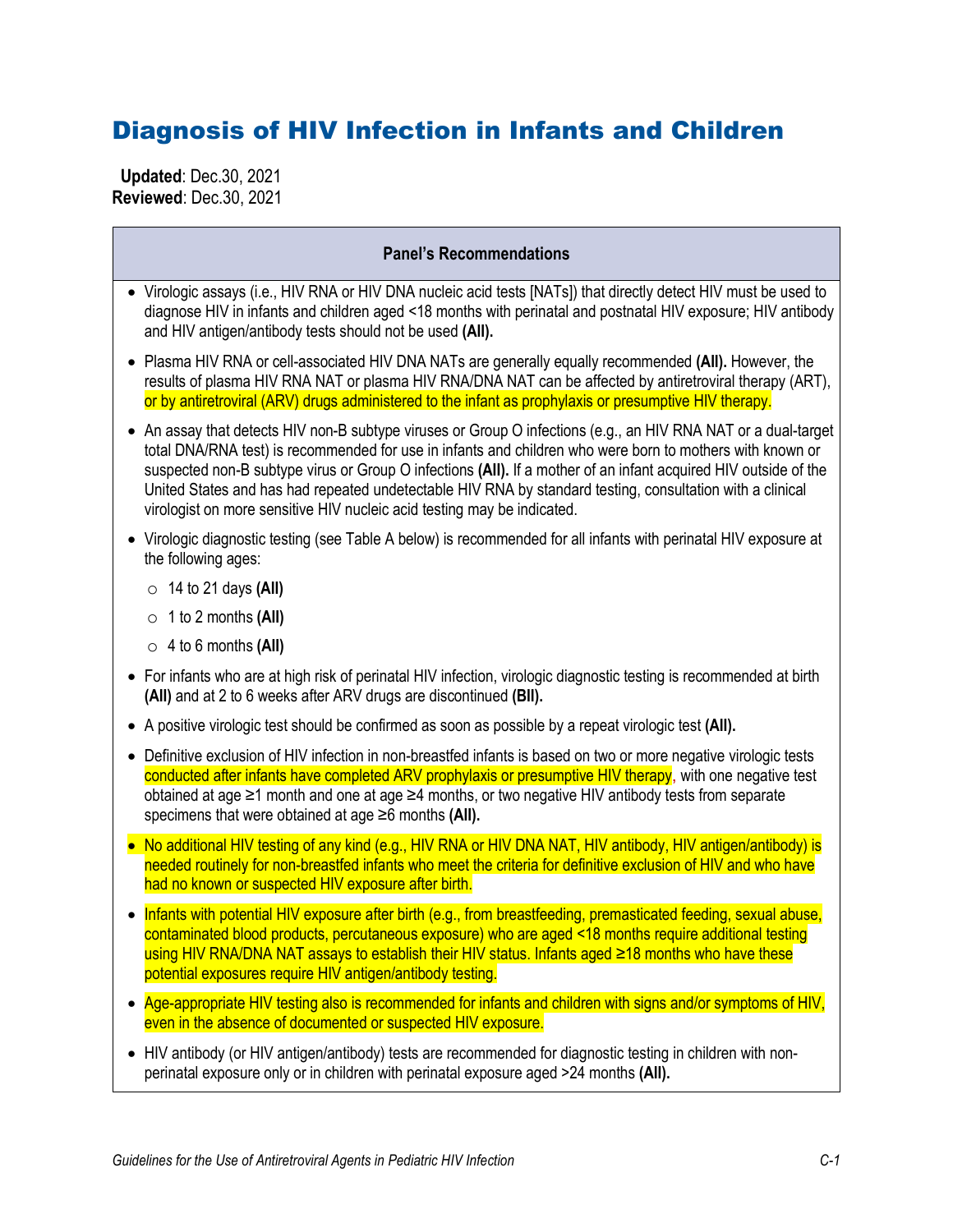• When acute HIV infection is suspected, additional testing with an HIV NAT may be necessary to diagnose HIV infection **(AII).**

**Note:** The National Clinician [Consultation Center](http://nccc.ucsf.edu/clinician-consultation/perinatal-hiv-aids/) provides consultations on issues related to the management of perinatal HIV infection (1-888-448-8765; 24 hours a day, 7 days a week).

*Rating of Recommendations:* A = Strong; B = Moderate; C = Optional

Rating of Evidence: I = One or more randomized trials in children<sup>†</sup> with clinical outcomes and/or validated endpoints; I\* = One or more randomized trials in adults with clinical outcomes and/or validated laboratory endpoints with accompanying data in children† from one or more well-designed, nonrandomized trials or observational cohort studies with long-term clinical outcomes; II = One or more well-designed, nonrandomized trials or observational cohort studies in children† with long-term outcomes; II\* = One or more well-designed, nonrandomized trials or observational studies in adults with long-term clinical outcomes with accompanying data in children† from one or more similar nonrandomized trials or cohort studies with clinical outcome data; III = Expert opinion

† Studies that include children or children/adolescents, but not studies limited to post-pubertal adolescents

#### **Diagnosis of HIV in Infants and Children**

HIV can be diagnosed definitively by virologic testing in most non-breastfed infants with perinatal HIV exposure by age 1 to 2 months and in almost all infants with HIV by age 4 to 6 months. Antibody tests, including the antigen/antibody combination immunoassays (sometimes referred to as fourth- and fifth-generation tests), do not establish the presence of HIV in infants because of transplacental transfer of maternal HIV antibodies; therefore, a virologic test must be used.<sup>1,2</sup> Positive virologic tests (i.e., nucleic acid tests [NATs]—a class of tests that includes HIV RNA and HIV DNA polymerase chain reaction [PCR] assays and related RNA qualitative or quantitative assays) indicate likely HIV infection. Plasma HIV RNA or cell-associated HIV DNA NATs are generally equally recommended. However, both tests can be affected by maternal antiretroviral therapy through transplacental transfer of antiretroviral (ARV) drugs from the pregnant person to fetus or by ARV drugs administered to the infant as prophylaxis or presumptive HIV therapy. In contrast, qualitative HIV proviral DNA PCR assays from whole blood detecting cell-associated virus often are less affected by ARVs.

A positive HIV test result should be confirmed as soon as possible by repeat virologic testing, because false-positive results can occur with both RNA and DNA assays.<sup>3</sup> For additional information on the diagnosis of Group M non-subtype B, Group O HIV-1 infections, and HIV-2 infections, see the relevant sections below and the [HIV Sequence Database.](http://www.hiv.lanl.gov/components/sequence/HIV/geo/geo.comp) Newer real-time HIV RNA PCR assays and the qualitative diagnostic RNA assay are better at detecting non-subtype B HIV infection and Group O strains than older RNA assays.<sup>4-9</sup> (See *Clinical and Laboratory Monitoring of Pediatric HIV* [Infection.](https://clinicalinfo.hiv.gov/en/guidelines/pediatric-arv/clinical-and-laboratory-monitoring-pediatric-hiv-infection)) One example is the COBAS<sup>®</sup> AmpliPrep/COBAS<sup>®</sup> TaqMan-HIV-1 qualitative test (a dual-target DNA/RNA, sometimes called total nucleic acid or TNA test), which also can identify non-subtype B and Group O infections.<sup>10,11</sup>

Antigen/antibody combination immunoassays that detect HIV-1/2 antibodies and HIV-1 p24 antigen **are not recommended** for diagnosis of HIV infection in infants. In the first months of life, the antigen component of antigen/antibody tests is less sensitive than an HIV NAT, and antibody tests should not be used for HIV diagnosis in infants and children <18 months of age.<sup>12-14</sup> Children with perinatal HIV exposure who are aged 18 to 24 months occasionally have residual maternal HIV antibodies; definitive confirmation of HIV infection in children in this age group who remain HIV antibody–positive should be based on a NAT (see Diagnostic Testing in Children with Perinatal HIV Exposure in Special Situations below). Diagnosis in children aged >24 months relies primarily on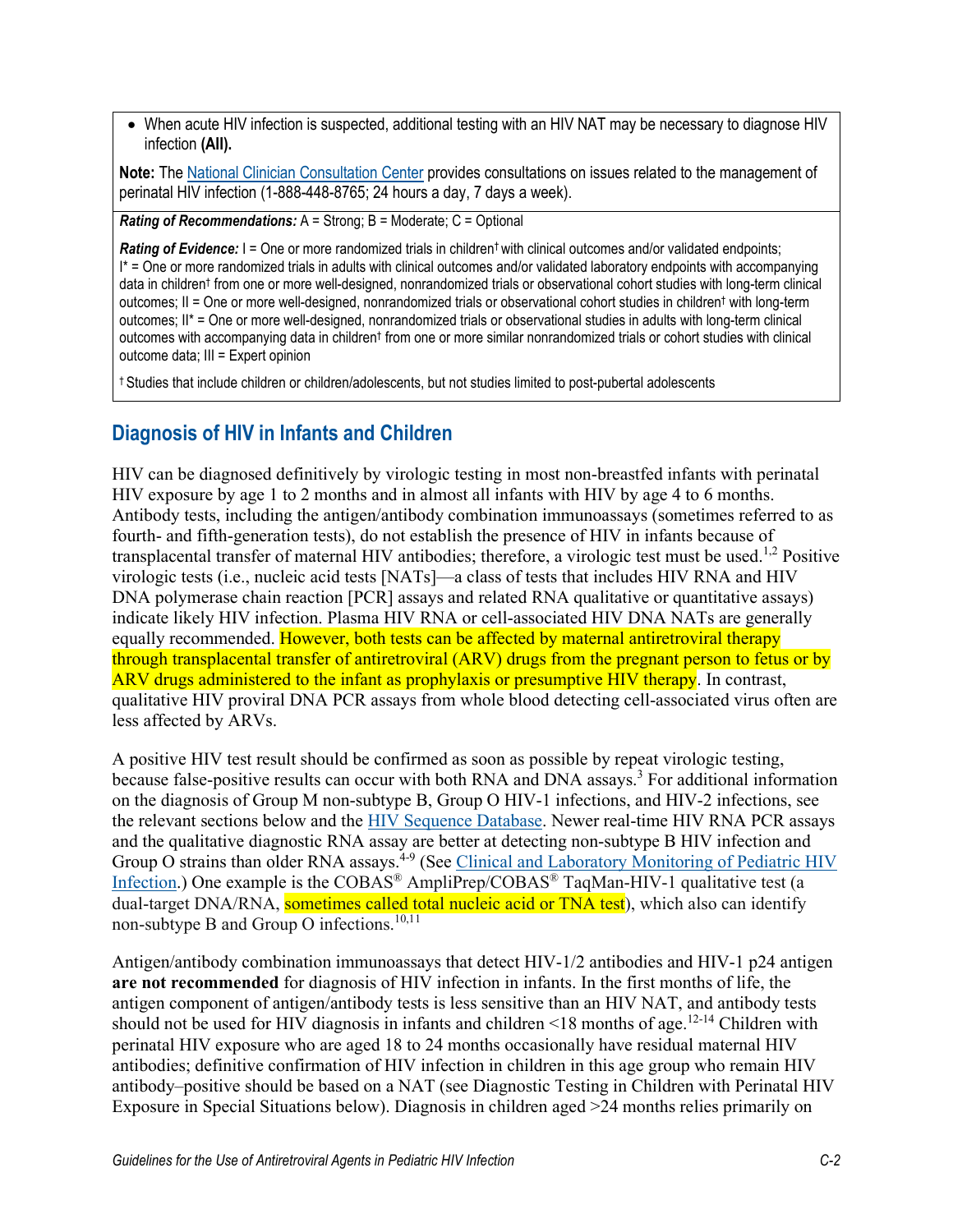HIV antibody and antigen/antibody tests (see Diagnostic Testing in Children with Non-Perinatal HIV Exposure or Children with Perinatal HIV Exposure Aged  $\geq$  24 Months below).<sup>1</sup>

An infant who has a positive HIV antibody test but whose mother's HIV status is unknown (see [Maternal HIV Testing and Identification of Perinatal HIV Exposure\)](https://clinicalinfo.hiv.gov/en/guidelines/perinatal/maternal-hiv-testing-and-identification-perinatal-hiv-exposure) should be assumed to have been exposed to HIV. The infant should undergo HIV diagnostic testing, as described in Timing of Diagnostic Testing in Infants with Perinatal HIV Exposure below, <sup>15</sup> and receive ARV prophylaxis or presumptive HIV therapy as soon as possible. For ARV management of newborns who have been exposed to HIV and newborns with HIV infection (including those who do not yet have confirmed infection), see [Antiretroviral Management of Newborns with Perinatal HIV Exposure or Perinatal](https://clinicalinfo.hiv.gov/en/guidelines/pediatric-arv/antiretroviral-management-newborns-perinatal-hiv-exposure-or-hiv-infection)  [HIV.](https://clinicalinfo.hiv.gov/en/guidelines/pediatric-arv/antiretroviral-management-newborns-perinatal-hiv-exposure-or-hiv-infection)

# **Timing of Diagnostic Testing in Infants with Perinatal HIV Exposure**

Confirmation of HIV infection is based on the results of positive virologic tests from two separate blood samples in infants and children younger than 18 months. Table A below summarizes the timing of recommended virologic diagnostic testing for infants based on HIV transmission risk. Infants at high risk on presumptive HIV therapy may require testing at additional time points compared to infants at low risk of transmission. The risk of transmission is determined based on whether a mother is receiving ART and virally suppressed.

HIV infection can be **presumptively** excluded in non-breastfed infants with two or more negative virologic tests (one at age  $\geq 2$  weeks and one at age  $\geq 4$  weeks) or one negative virologic test (i.e., negative NAT [RNA or DNA]) at age  $\geq 8$  weeks, or one negative HIV antibody test at age  $\geq$ 6 months.<sup>1,15</sup>

**Definitive** exclusion of HIV infection in a non-breastfed infant is based on two or more negative virologic tests (i.e., negative NATs [RNA or DNA]), one at age  $\geq$ 1 month and one at age  $\geq$ 4 months, or two negative HIV antibody tests from separate specimens obtained at age  $\geq 6$  months.

For both presumptive and definitive exclusion of HIV infection, a child must have no other laboratory evidence (i.e., no positive virologic test results or low CD4 T lymphocyte [CD4] cell count/percent) or clinical evidence of HIV infection and must not be breastfeeding. No additional HIV testing of any kind (e.g., NAT, antibody, antigen/antibody) is needed routinely for non-breastfed infants who meet the criteria for definitive exclusion of HIV and who have had no known or suspected HIV exposure after birth.

*Pneumocystis jirovecii* pneumonia (PCP) prophylaxis is recommended for infants with **indeterminate** HIV infection status starting at age 4 to 6 weeks until they are determined to be definitively or presumptively without HIV.<sup>16</sup> Thus, PCP prophylaxis can be avoided or discontinued if HIV infection is presumptively excluded (see Initial Postnatal Management of the Neonate [Exposed to HIV](https://clinicalinfo.hiv.gov/en/guidelines/perinatal/initial-postnatal-management-neonate-exposed-hiv?view=full) and *[Pneumocystis jirovecii](https://clinicalinfo.hiv.gov/en/guidelines/pediatric-opportunistic-infection/pneumocystis-jirovecii-pneumonia?view=full)* Pneumonia in the [Pediatric Opportunistic Infection](https://clinicalinfo.hiv.gov/en/guidelines/pediatric-opportunistic-infection/whats-new?view=full)  [Guidelines\)](https://clinicalinfo.hiv.gov/en/guidelines/pediatric-opportunistic-infection/whats-new?view=full).

#### *Virologic Testing at Birth for Newborns at High Risk of Perinatal HIV Transmission*

Virologic testing at birth should be considered for newborns who are at high risk of perinatal HIV transmission,<sup>17-22</sup> such as infants born to women with HIV who—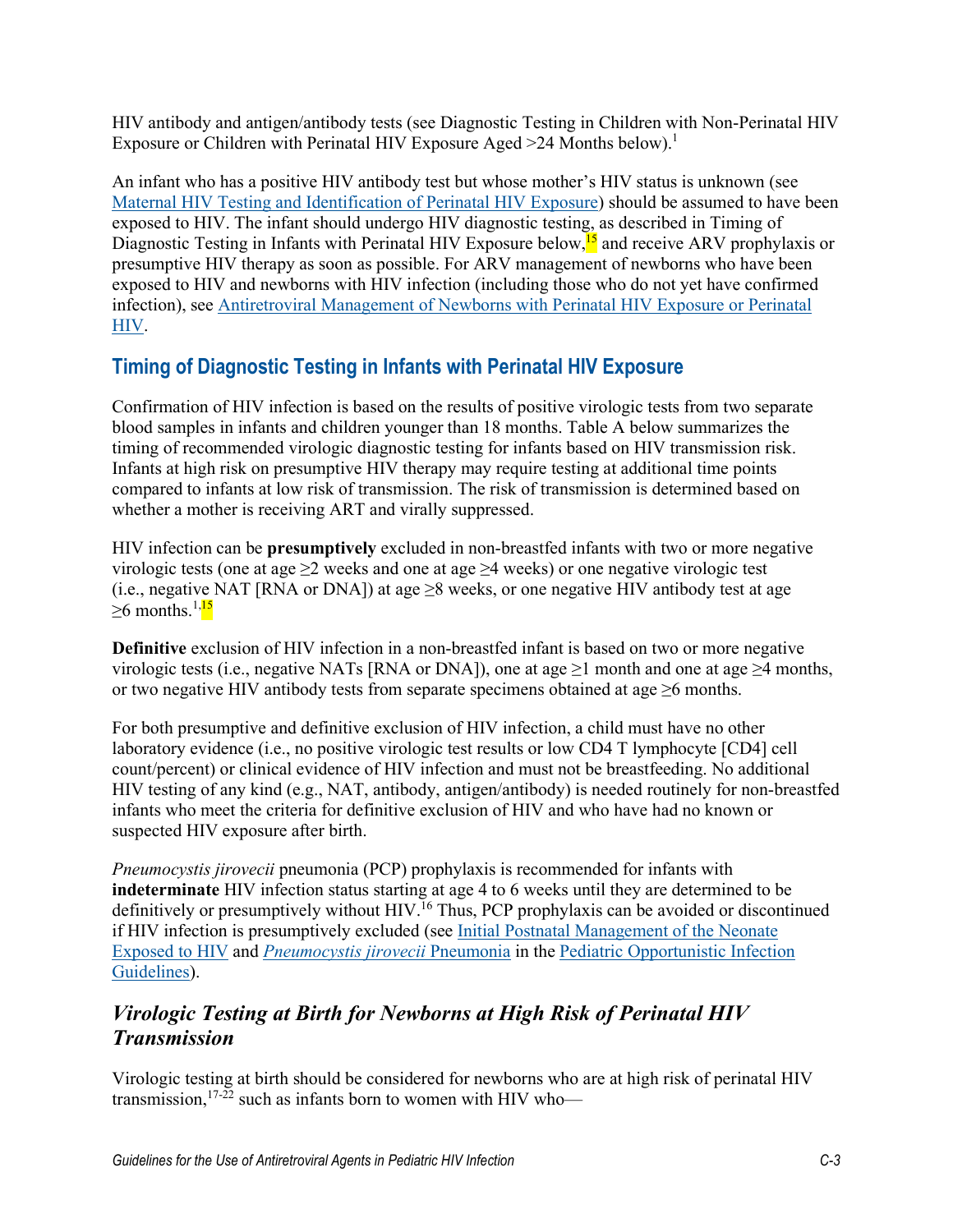- Did not receive prenatal care;
- Received no antepartum ARVs or only intrapartum ARV drugs;
- Initiated ART late in pregnancy (during the late second or third trimester);
- Received a diagnosis of acute HIV infection during pregnancy or in labor; and/or
- Had detectable HIV viral loads ( $\geq$ 50 copies/mL) close to the time of delivery, including those who received ART and did not have sustained viral suppression.

All infants at high risk of perinatal HIV transmission should have specimens obtained for HIV testing at birth before initiating an ARV drug regimen; however, presumptive HIV therapy should not be delayed.

Blood samples from the umbilical cord should not be used for diagnostic evaluation because of the potential for contamination with maternal blood.

Virologic testing at birth is critical for early HIV diagnosis (see [When to Initiate Therapy in](https://clinicalinfo.hiv.gov/en/guidelines/pediatric-arv/when-initiate-therapy-antiretroviral-naive-children)  [Antiretroviral-Naive Children](https://clinicalinfo.hiv.gov/en/guidelines/pediatric-arv/when-initiate-therapy-antiretroviral-naive-children) in the Pediatric [Antiretroviral](https://clinicalinfo.hiv.gov/en/guidelines/pediatric-arv/whats-new-guidelines) Guidelines). Infants who have a positive virologic test result at or before age 48 hours are considered to have early (intrauterine) infection, whereas non-breastfed infants who have a negative virologic test result during the first week of life and subsequently have positive test results are considered to have late (intrapartum) infection.<sup>17,18,23</sup> Testing at birth also might be considered in instances when there are concerns that a newborn at low risk of perinatal HIV transmission may be lost to follow-up without testing.

# *Virologic Testing at Age 14 to 21 Days*

The diagnostic sensitivity of virologic testing increases rapidly by age 2 weeks, <sup>15</sup> and early identification of infection permits transition from presumptive HIV therapy to treatment doses of ART (see [When to Initiate Therapy in Antiretroviral-Naive Children](https://clinicalinfo.hiv.gov/en/guidelines/pediatric-arv/when-initiate-therapy-antiretroviral-naive-children) in the [Pediatric Antiretroviral](https://clinicalinfo.hiv.gov/en/guidelines/pediatric-arv/whats-new-guidelines)  [Guidelines\)](https://clinicalinfo.hiv.gov/en/guidelines/pediatric-arv/whats-new-guidelines).

#### *Virologic Testing at Age 1 to 3 Months*

Testing performed at age 1 to  $\overline{3}$  months is intended to maximize the likelihood of detecting HIV infection in infants. In the HIV Prevention Trials Network 040 study, 93 of 140 infants with HIV (66.4%) were identified at birth. Infants who received negative test results in the first 7 days of life received an HIV diagnosis when the next diagnostic test was performed at 3 months of age.<sup>24</sup> For infants at high risk of perinatal HIV transmission, the Panel on Treatment of HIV During Pregnancy and Prevention of Perinatal Transmission suggests performing an additional virologic test 2 to 6 weeks after ARV drugs are discontinued (i.e., at age 8–12 weeks), given the increased risk of infection and concern that ARV prophylaxis, particularly combination ARV prophylaxis or presumptive HIV therapy, may reduce the sensitivity of diagnostic testing.<sup>24, $\bar{2}$ 5 In these situations,</sup> many experts recommend one test at age 4 to 6 weeks to allow prompt diagnosis of HIV in infants with an additional test at 8 to 12 weeks of life (i.e., 2–6 weeks after cessation of prophylaxis or presumptive HIV therapy) to capture additional cases (see Table A below). For infants at low risk of HIV transmission, a single test obtained at 1 to 2 months of age may be timed to occur 2 to 4 weeks after cessation of ARV prophylaxis.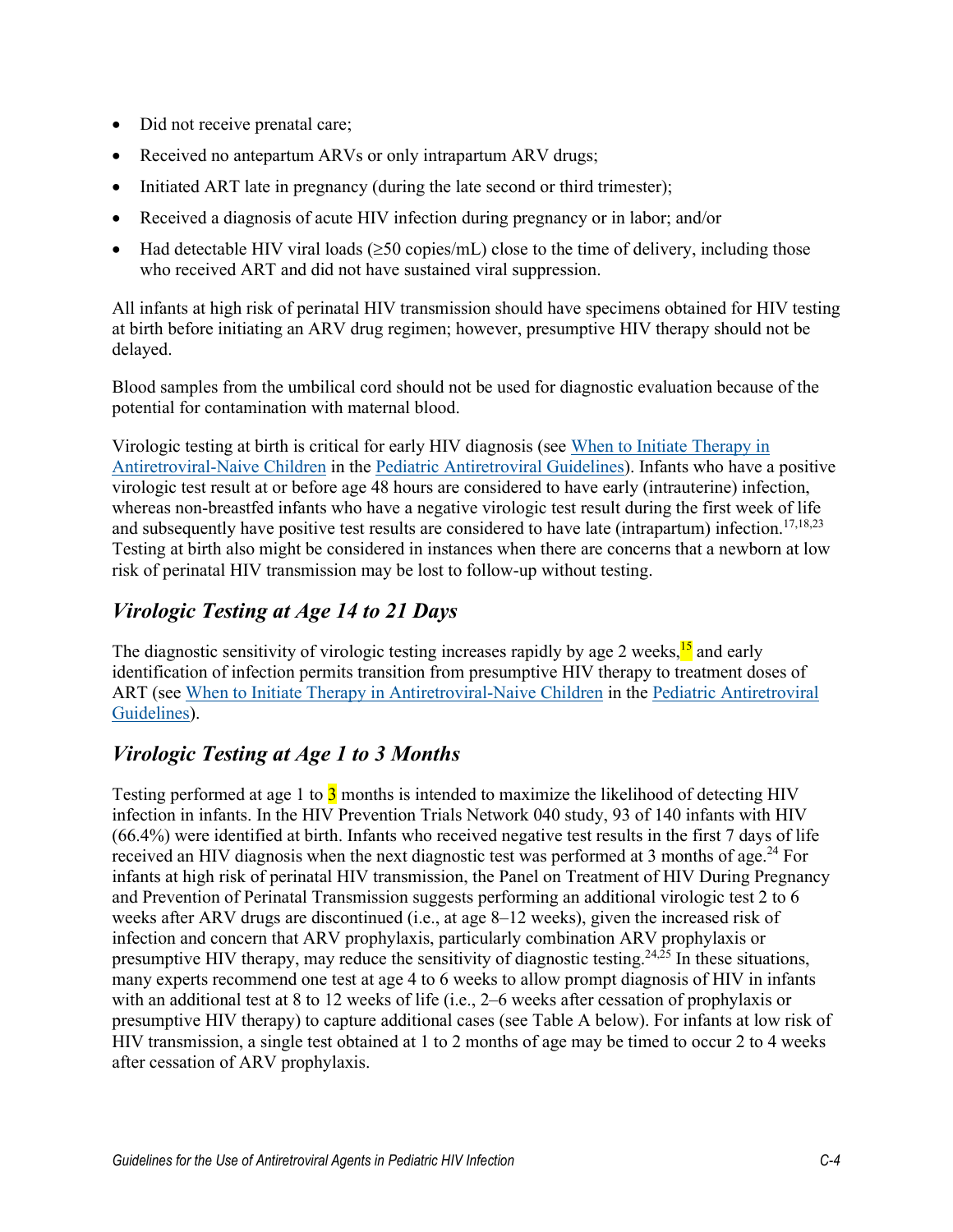An infant with two negative virologic test results (one at age  $\geq$  14 days and the other at age  $\geq$ 4 weeks), or one negative test result at age  $\geq$ 8 weeks at least 2 weeks after discontinuing ARV prophylaxis/presumptive therapy, can be viewed as presumptively HIV uninfected, assuming the child has not had a positive prior virologic test result or clinical evidence indicative of HIV infection, and is not breastfed.

#### *Virologic Testing at Age 4 to 6 Months*

Infants with HIV exposure who have had negative virologic assays at age 14 to 21 days and at age 1 to 2 months, who have no clinical evidence of HIV infection, and who are not breastfed should be retested at age 4 to 6 months for definitive exclusion of HIV infection.

#### **Table 3. Recommended Virologic Testing Schedules for Infants Who Were Exposed to HIV According to Risk of Perinatal HIV Acquisitiona**

| <b>Infants at High Risk</b>                                                                                                                                                       |                                                                                                                                                                                      |  |  |
|-----------------------------------------------------------------------------------------------------------------------------------------------------------------------------------|--------------------------------------------------------------------------------------------------------------------------------------------------------------------------------------|--|--|
| <b>Criteria for Infants at High Risk</b>                                                                                                                                          | Age at HIV NAT Testing for Infants at High Risk                                                                                                                                      |  |  |
| Infants born to mothers with HIV who-                                                                                                                                             | <b>Birth</b> <sup>b</sup>                                                                                                                                                            |  |  |
| Did not receive prenatal care;                                                                                                                                                    | $14 - 21$ days                                                                                                                                                                       |  |  |
| Received no antepartum ARVs or only intrapartum ARV<br>drugs;                                                                                                                     | $1-2$ months                                                                                                                                                                         |  |  |
|                                                                                                                                                                                   | $2-3$ months <sup>b</sup>                                                                                                                                                            |  |  |
| Initiated ART late in pregnancy (during the late second or<br>third trimester);                                                                                                   | $4-6$ months                                                                                                                                                                         |  |  |
| Received a diagnosis of acute HIV infection during<br>pregnancy or in labor; and/or                                                                                               | All infants at high risk of perinatal HIV transmission should<br>have specimens obtained for HIV testing at birth before<br>initiating an ARV drug regimen; however, presumptive HIV |  |  |
| Had detectable HIV viral loads ( $\geq$ 50 copies/mL) close to<br>٠<br>the time of delivery, including those who received ART but<br>did not achieve sustained viral suppression. | therapy should not be delayed.                                                                                                                                                       |  |  |
| <b>Infants at Low Risk</b>                                                                                                                                                        |                                                                                                                                                                                      |  |  |
| <b>Criteria for Infants at Low Risk</b>                                                                                                                                           | Age at HIV NAT Testing for Infants at Low Risk                                                                                                                                       |  |  |
| Infants born to mothers who-                                                                                                                                                      | $14-21$ days                                                                                                                                                                         |  |  |
| Received ART during pregnancy;                                                                                                                                                    | $1-2$ months <sup>c</sup>                                                                                                                                                            |  |  |
| Had sustained viral suppression (usually defined as<br><50 copies/mL); and                                                                                                        | $4-6$ months                                                                                                                                                                         |  |  |
| Were adherent to their ARV regimens.                                                                                                                                              |                                                                                                                                                                                      |  |  |

a This table summarizes standard time points for HIV virologic diagnostic testing of infants who are not breastfeeding. For information about HIV testing time points for infants born to women with HIV who opt to breastfeed after comprehensive counseling see the Breastfeeding subsection of this chapter below an[d Counseling and Managing Individuals](https://clinicalinfo.hiv.gov/en/guidelines/perinatal/counseling-and-managing-women-living-hiv-united-states-who-desire-breastfeed) with HIV in the [United States Who Desire to Breastfeed.](https://clinicalinfo.hiv.gov/en/guidelines/perinatal/counseling-and-managing-women-living-hiv-united-states-who-desire-breastfeed)

**b** For high-risk infants, virologic diagnostic testing is recommended at birth. For infants treated with multiple ARVs in the first 2 to 4 weeks of life, additional virologic testing is recommended 2 to 6 weeks after ARV drugs are discontinued (i.e., at 8-12 weeks of life).

c For low-risk infants, test may be timed to occur at least 2 weeks after cessation of ARV prophylaxis.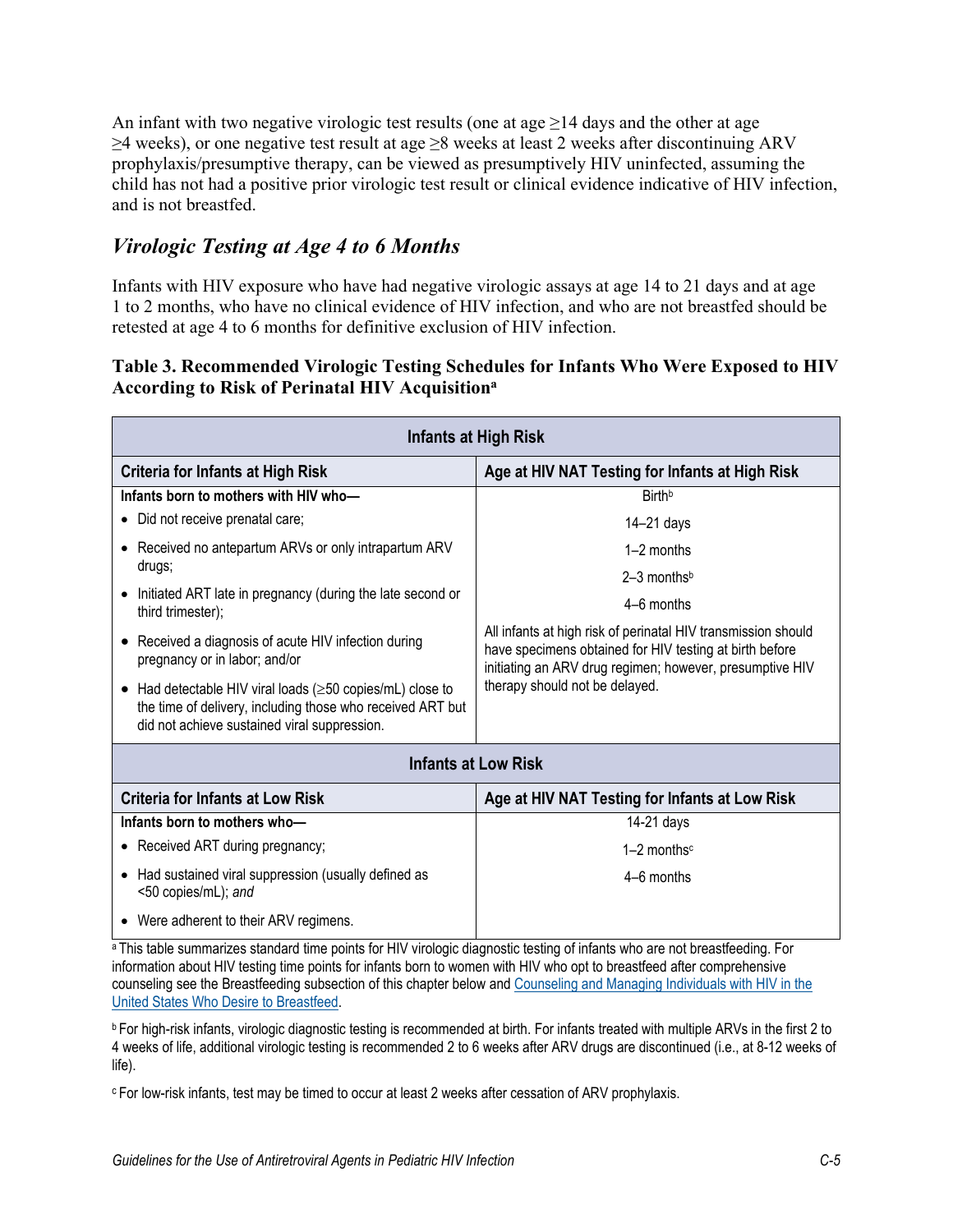**Key:** ART = antiretroviral therapy; ARV = antiretroviral; NAT = nucleic acid test

#### *Antibody Testing at Age 6 Months and Older*

Two or more negative results of HIV antibody tests that were performed in non-breastfed infants at age ≥6 months also can be used to exclude HIV infection definitively in children with no clinical or virologic laboratory-documented evidence of HIV infection.<sup>26,27</sup>

#### *Antibody Testing at Age 18 to 24 Months to Document Seroreversion*

In general, no additional HIV testing of any kind (e.g., NAT, antibody, antigen/antibody) is needed routinely for non-breastfed infants who meet the criteria for definitive exclusion of HIV and who have had no known or suspected HIV exposure after birth. However, infants with potential HIV exposure after birth (e.g., breastfeeding, premasticated feeding, sexual abuse, contaminated blood products, percutaneous exposure) who are aged <18 months require additional testing using HIV RNA/DNA NAT assays to establish their HIV status. Infants aged ≥18 months of age who have these potential exposures require HIV antigen/antibody testing.

In a study from 2012, the median age at seroreversion was 13.9 months.<sup>28</sup> Although the majority of infants who do not have HIV will serorevert by age 15 months to 18 months, late seroreversion after 18 months has been reported (see Diagnostic Testing in Children with Perinatal HIV Exposure in Special Situations below). Factors that might influence the time to seroreversion include maternal disease stage and assay sensitivity.<sup>28-31</sup>

#### **Diagnostic Testing in Children with Perinatal HIV Exposure in Special Situations**

#### *Late Seroreversion (Aged ≤24 Months)*

Non-breastfed children with perinatal HIV exposure, no other HIV transmission risk factor, and no clinical or virologic laboratory evidence of HIV infection may have residual HIV antibodies up to age 24 months. These children are called late seroreverters.<sup>28-31</sup> In one study, 14% of children with HIV exposure did not have HIV seroreverted after age 18 months.<sup>28</sup> More recent data from Thailand associated late seroreversion with the antenatal use of protease inhibitors in pregnant women with HIV. In this study, late seroreversion also was associated with the use of fourth-generation combination antigen/antibody immunoassays.<sup>32</sup> These children may have had positive immunoassay results, but supplemental antibody test results indicated indeterminate HIV status. In such cases, repeat antibody testing at a later date confirmed seroreversion. Due to the possibility of residual HIV antibodies, virologic testing (i.e., with a NAT) is necessary to exclude definitively or confirm HIV infection in children with perinatal HIV exposure who have a positive HIV antibody (or antigen/antibody) test at age 18 months to 24 months. Virologic testing will distinguish lateseroreverting children who do not have HIV but have residual antibodies from children who have antibodies due to underlying HIV infection. Age-appropriate HIV testing also is recommended for infants and children with signs and/or symptoms of HIV, even in the absence of documented or suspected HIV exposure.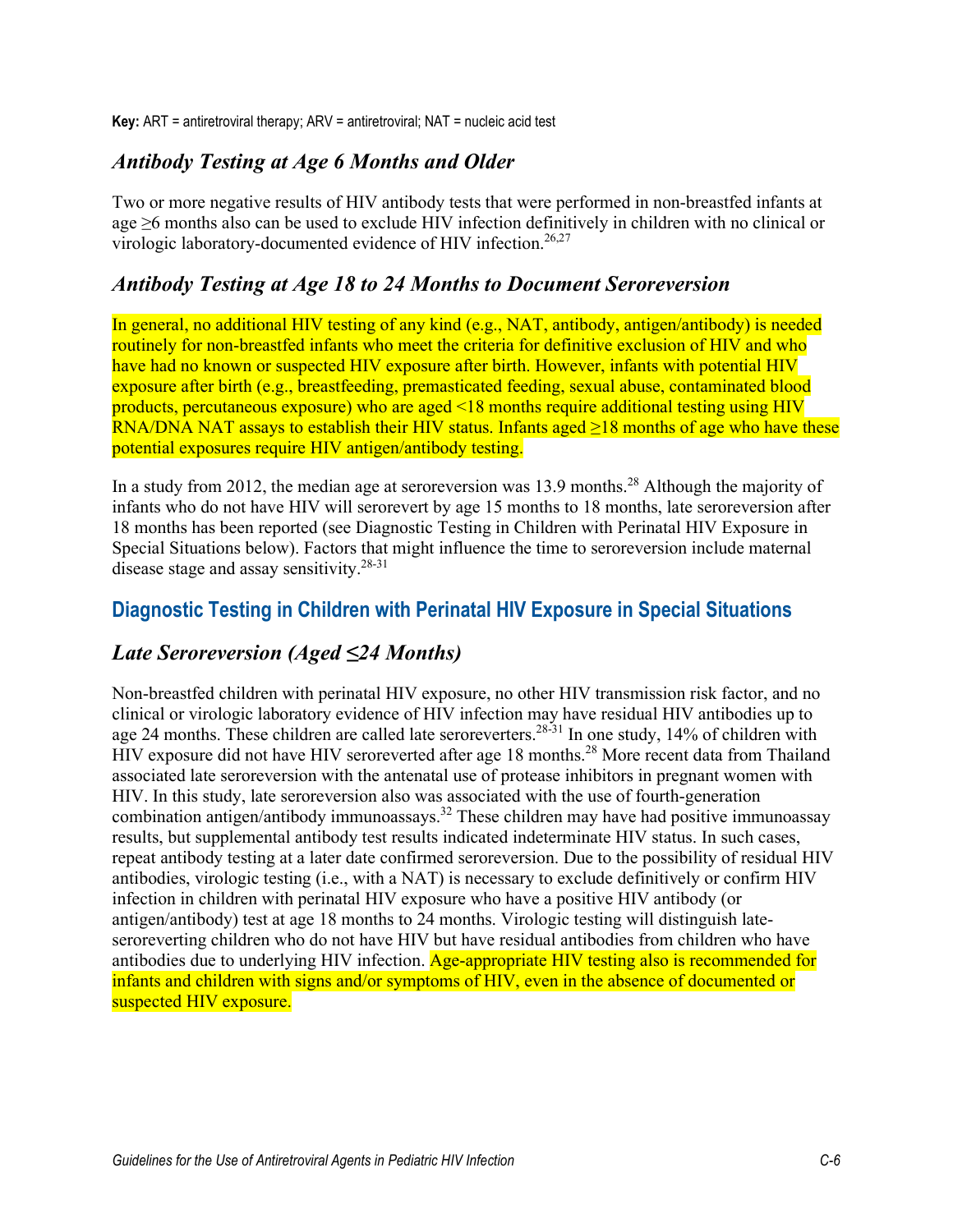# *Postnatal HIV Infection in Children with Perinatal HIV Exposure and Prior Negative Virologic Test Results for Whom There Are Additional HIV Transmission Risks*

In contrast to late seroreverters, in rare situations, postnatal HIV infections have been reported in children with HIV exposure who had prior negative HIV virologic test results. This occurs in children who acquire HIV through an additional risk factor after completion of testing (see Diagnostic Testing in Children with Non-Perinatal HIV Exposure or Children with Perinatal HIV Exposure Aged >24 Months below).

## *Suspicion of HIV-2 or Non-Subtype B HIV-1 Infections with False-Negative Virologic Test Results*

Children with non-subtype B HIV-1 and children with HIV-2 may have false-negative virologic tests but persistent positive immunoassay results.<sup>33-35</sup> The diagnostic approach in these situations is discussed below in Virologic Assays to Diagnose Group M Non-Subtype B and Group O HIV-1 Infections and in Virologic Assays to Diagnose HIV-2 Infections.

## **Diagnostic Testing in Children with Non-Perinatal HIV Exposure or Children with Perinatal HIV Exposure Aged >24 Months**

# *Breastfeeding*

People with HIV should be encouraged to avoid breastfeeding.<sup>36</sup> Monitoring of infants born to people with HIV who opt to breastfeed after comprehensive counseling should include immediate HIV diagnostic virologic testing with a NAT at the following time points: birth, 14 to 21 days, 1 to 2 months, and 4 to 6 months (see Table A above).<sup>37</sup> Many experts then recommend testing every 3 months throughout breastfeeding, followed by monitoring at 4 to 6 weeks, 3 months, and 6 months after cessation of breastfeeding. Clinicians caring for a person with HIV who is considering breastfeeding should consult with an expert and, if necessary, the Perinatal HIV Hotline (1-888-448-8765). For more information, see [Antiretroviral Management of Newborns with Perinatal](https://clinicalinfo.hiv.gov/en/guidelines/pediatric-arv/antiretroviral-management-newborns-perinatal-hiv-exposure-or-hiv-infection)  HIV Exposure [or HIV Infection](https://clinicalinfo.hiv.gov/en/guidelines/pediatric-arv/antiretroviral-management-newborns-perinatal-hiv-exposure-or-hiv-infection) and [Counseling and Managing Individuals](https://clinicalinfo.hiv.gov/en/guidelines/perinatal/counseling-and-managing-women-living-hiv-united-states-who-desire-breastfeed) with HIV in the United [States Who Desire to Breastfeed.](https://clinicalinfo.hiv.gov/en/guidelines/perinatal/counseling-and-managing-women-living-hiv-united-states-who-desire-breastfeed)

#### *Premastication*

Receipt of solid food that has been premasticated or prewarmed (in the mouth) by a caregiver with HIV is associated with risk of HIV transmission.<sup>38-43</sup> If this occurs in children with perinatal HIV exposure aged ≤24 months with prior negative virologic tests, it will be necessary for such children to undergo virologic diagnostic testing because they may have residual maternal HIV antibodies (see Diagnostic Testing in Children with Perinatal HIV Exposure in Special Situations above).

# *Additional Routes of HIV Transmission*

Additional routes of HIV transmission in children include sexual abuse, receipt of contaminated blood products, and needlestick with contaminated needles. teIt may be difficult to obtain a history of HIV exposure. Therefore, age-appropriate HIV testing is recommended for infants and children with signs and/or symptoms of HIV infection, even in the absence of documented or suspected perinatal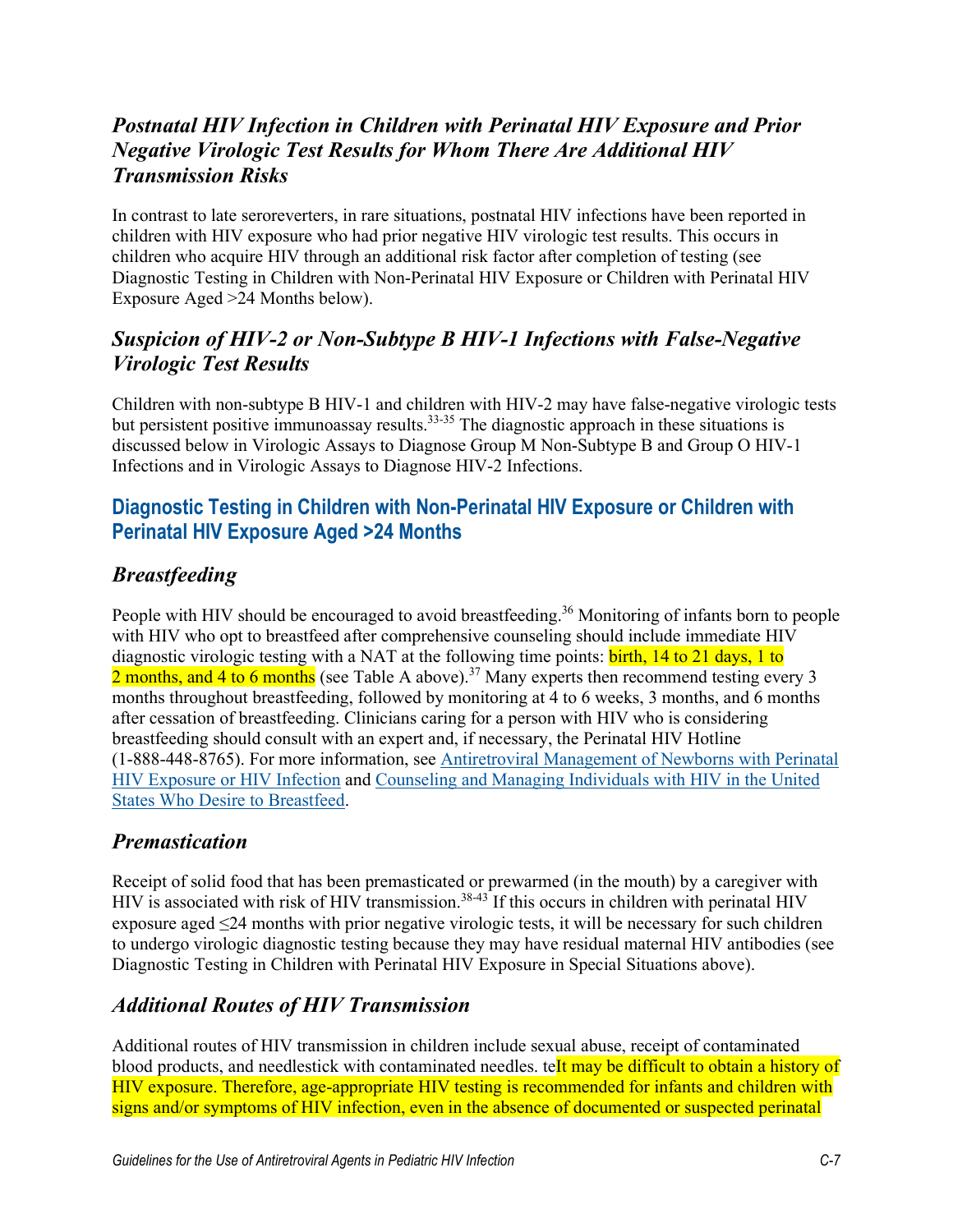or non-perinatal HIV exposure. Acquisition of HIV in older children is possible through accidental needlestick injuries, sexual transmission, or injection drug use. Medical procedures performed in settings with inadequate infection control practices may pose a potential risk; although tattooing or body piercing presents a potential risk of HIV transmission, no reported cases of HIV transmission from these activities have been documented.<sup>45</sup>

# *Diagnostic Testing*

Diagnosis of HIV-1 infection in infants and children with non-perinatal HIV exposure only or in children with perinatal HIV exposure who are aged >24 months relies primarily on HIV antibody and antigen/antibody tests.<sup>1,46</sup> Food and Drug Administration (FDA)–approved diagnostic tests include—

- Antigen/antibody combination immunoassays, which detect HIV-1/2 antibodies and HIV-1 p24 antigen. These tests are recommended for initial testing to screen for established infection with HIV-1 or HIV-2 and for acute HIV-1 infection. However, p24 antigen from HIV-1 non-B strains, HIV-1 non-M strains, and HIV-2 strains may not be detected.<sup>47</sup> Recent data suggest that the use of immunoassays and rapid diagnostic test combination algorithms that have limited HIV antigen breadth may not be adequate for diagnosis of HIV infection in children following early treatment with  $ART^{48}$
- HIV-1/HIV-2 antibody differentiation immunoassay, which differentiates HIV-1 antibodies from HIV-2 antibodies. This immunoassay is recommended for supplemental testing.
- HIV-1 NAT. A NAT always is indicated as an additional test to diagnose acute HIV infection.

The diagnosis of HIV-2 in children with non-perinatal exposure only or in children with perinatal exposure aged >24 months relies on the 2014 Centers for Disease Control and Prevention (CDC)/Association of Public Health Laboratories laboratory testing guidelines. These guidelines recommend using an HIV-1/HIV-2 antibody differentiation immunoassay that distinguishes between HIV-1 and HIV-2 antibodies for supplemental testing. When used as a supplemental test, the results of the HIV-1 Western blot are more ambiguous than those of the HIV-1/HIV-2 antibody differentiation immunoassay; >60% of individuals with HIV-2 are misclassified as having HIV-1 by the HIV-1 Western blot.<sup>1,49</sup> All HIV-2 cases should be reported to the HIV surveillance program of the state or local health department; additional HIV-2 DNA PCR testing can be arranged by a local public health laboratory or by CDC if an HIV-1/HIV-2 antibody differentiation immunoassay is inconclusive. HIV-2 DNA PCR testing may be necessary for definitive diagnosis, although this assay is not commercially available. $50,51$ 

#### **Virologic Assays to Diagnose HIV in Infants Younger Than 18 Months with Perinatal HIV-1 Exposure**

#### *HIV RNA Assays*

HIV quantitative RNA assays detect extracellular viral RNA in plasma. Their specificity has been shown to be 100% at birth and at ages 1 month, 3 months, and 6 months and is comparable to the specificity of HIV DNA PCR<sup>25</sup> Testing at birth will detect HIV RNA in infants who acquire HIV *in utero* and not in those who acquire HIV from exposure during delivery or immediately before delivery (i.e., during the intrapartum period). Studies have shown that HIV RNA assays identify 25% to 58% of infants with HIV infection from birth through the first week of life, 89% at age 1 month,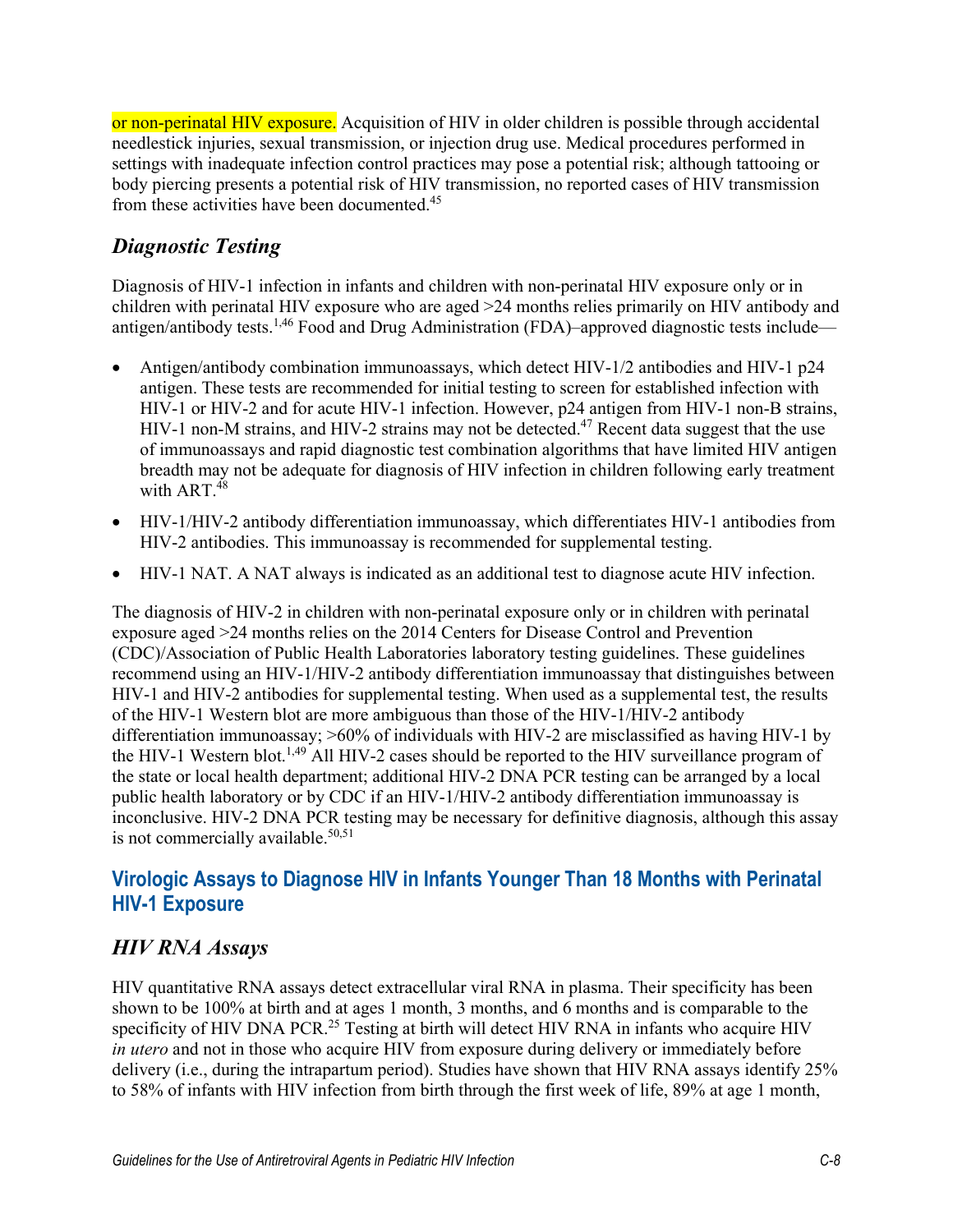and 90% to 100% by age 2 months to 3 months. These results are similar to the results of HIV DNA PCR for early diagnosis of HIV.<sup>3,25,52</sup>

The sensitivity of HIV RNA assays is affected by maternal antenatal ART or **ARV drugs** administered to the infant as prophylaxis or presumptive therapy.<sup>53</sup> In one study, the sensitivity of HIV RNA assays was not associated with the type of maternal ART or infant ARV prophylaxis, but HIV RNA levels at 1 month were significantly lower in infants with HIV who were receiving multidrug prophylaxis. In contrast, the median HIV RNA levels were high by age 3 months in both groups after stopping prophylaxis.<sup>25</sup> Between 2010 and 2016, a significant decline in baseline viremia was noted in South Africa's Early Infant Diagnosis program, with loss of detectability documented among some infants with HIV. This decline may have reflected the administration of various prophylactic ARV regimens during those years.<sup>54</sup> Further studies are necessary to evaluate the sensitivity of HIV RNA assays during receipt of multidrug ARV prophylaxis or presumptive HIV therapy in infants whose mothers also received antenatal ART.

An HIV quantitative RNA assay can be used as a confirmatory test for infants who have an initial positive HIV DNA PCR test result. In addition to providing virologic confirmation of infection status, an HIV RNA measurement assesses baseline viral load. An HIV genotype can be performed on the same sample to guide initial ARV treatment in an infant with HIV. HIV RNA assays may be more sensitive than HIV DNA PCR for detecting non-subtype B HIV (see Virologic Assays to Diagnose Group M Non-Subtype B and Group O HIV-1 Infections below).

The HIV qualitative RNA assay (APTIMA HIV-1 RNA Qualitative Assay) is an alternative diagnostic test that can be used for infant testing. It is the only qualitative RNA test that is approved by the FDA. $23,55-58$ 

# *HIV DNA PCR and Related Assays*

HIV DNA PCR is a sensitive technique that is used to detect intracellular HIV viral DNA in peripheral blood mononuclear cells. The specificity of the HIV DNA PCR is 99.8% at birth and 100% at ages 1 month, 3 months, and 6 months. Studies have shown that HIV DNA PCR assays identify 20% to 55% of infants with HIV infection from birth through the first week of life, with the same caveat as for RNA testing—testing at birth detects only *in utero* HIV infection and not infection in those infants who acquire HIV during the intrapartum period. This percentage increases to >90% by age 2 weeks to 4 weeks and to 100% at ages 3 months and 6 months.<sup>23,25,52</sup>

Two studies provided data on diagnostic testing at different time points in infants with confirmed HIV infection, including those who had negative test results at birth. One study noted that among 47 infants with HIV infection who had negative DNA PCR test results at birth, 68% were identified during the period of neonatal ARV prophylaxis at 4 to 6 weeks; by 3 months, all 47 infants were identified.<sup> $24$ </sup> Another study from Cape Town evaluated the sensitivity of HIV DNA assays within 8 days of life, during and after initiating ART in infants with HIV. The infants had been exposed to a combination of maternal ART *in utero* and ARV drugs for prophylaxis and treatment. In seven infants who achieved virologic suppression (defined as a continuous downward trend in plasma HIV RNA, with <100 copies/mL after 6 months), total HIV DNA continued to decay over 12 months. The authors noted that one infant had undetectable HIV DNA after 6 days on treatment, another had undetectable HIV DNA after 3 months, and a third had undetectable HIV DNA after 4 months, suggesting that rapid decline of HIV-1 RNA and DNA may complicate definitive diagnosis.<sup>59</sup> More recent studies from the same authors suggest that ART initiation within the first week of life reduces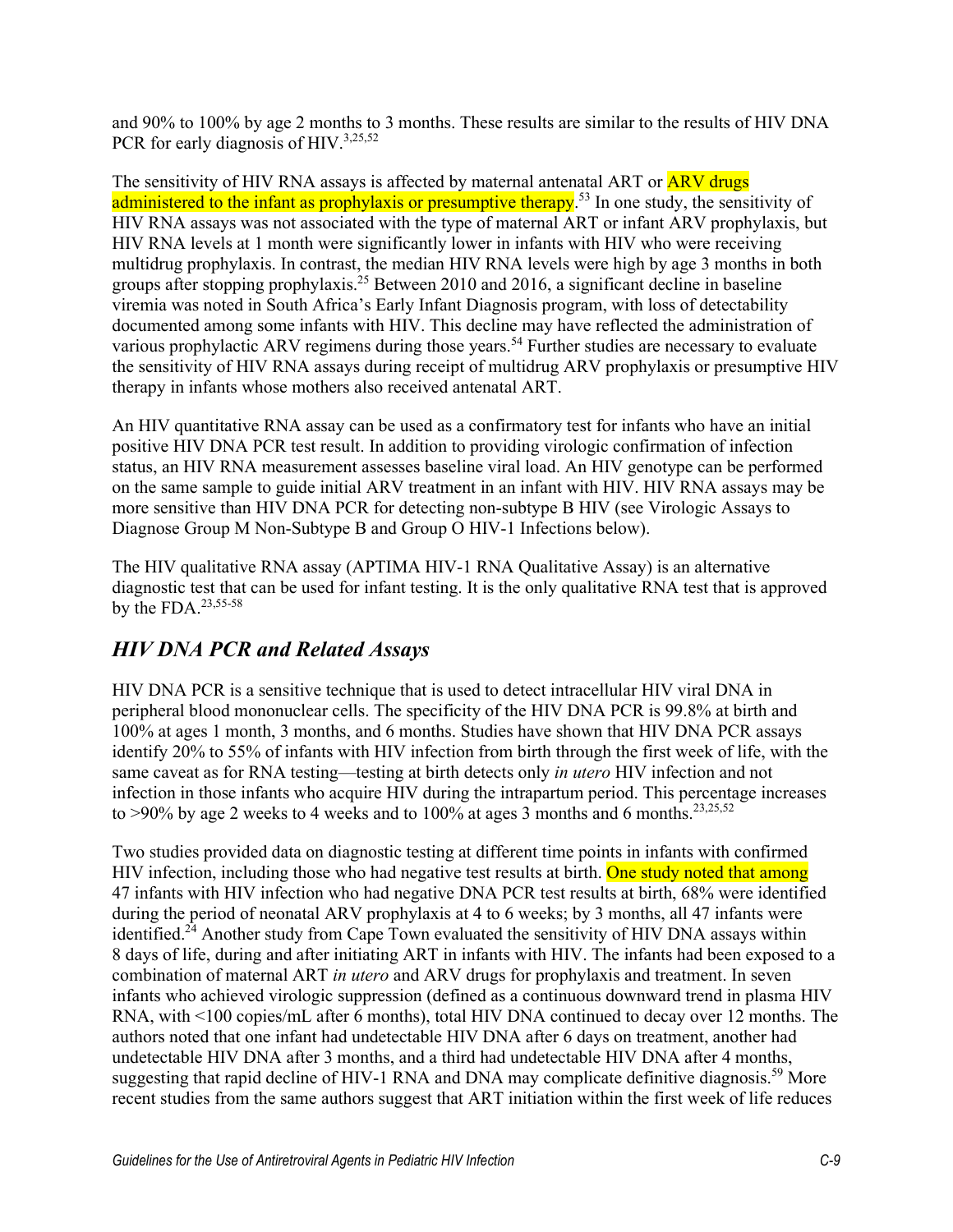persistence of long-lived infected cells and that delaying ART initiation is associated with slower decay of infected cells.<sup>60</sup> A data set of 38,043 infants from the Western Cape province of South Africa who were tested at a median age of 45 days of life showed that infants who received the World Health Organization Option B+ ARV regimen had fewer indeterminate DNA PCR results than infants who were receiving older ARV regimens.<sup>61</sup> Another group of South African investigators reported similar findings in a study of a cohort of 5,743 neonates from Johannesburg who were exposed to HIV. 62

The AMPLICOR® HIV-1 DNA test has been used widely for diagnosis of HIV in infants born to mothers with HIV-1 infection since it was introduced in 1992. However, it is no longer commercially available in the United States. The sensitivity and specificity of noncommercial HIV-1 DNA tests that use individual laboratory reagents may differ from the sensitivity and specificity of an FDAapproved commercial test. The COBAS® AmpliPrep/COBAS® TaqMan® HIV-1 version 2.0 qualitative test (which detects both HIV-1 RNA and proviral DNA in plasma, whole blood, and dried blood spots) may be used for HIV diagnosis in infants, but it is not approved by the FDA.<sup>10,11,62</sup> These considerations underscore the importance of testing with HIV NATs at 4 months—well after neonatal ARV prophylaxis or presumptive HIV therapy has stopped.

#### **Other Issues**

# *Virologic Assays to Diagnose Group M Non-Subtype B and Group O HIV-1 Infections*

Although HIV-1 Group M subtype B is the predominant viral subtype found in the United States, multiple subtypes and recombinant forms also are found in the United States.<sup>63</sup> Data from the CDC National HIV Surveillance System (NHSS) showed that the number of non–U.S.-born children with HIV has exceeded the number of U.S.-born children with HIV since 2011, with 65.5% of non–U.S. born children with HIV born in sub-Saharan Africa and 14.3% in Eastern Europe.<sup>64</sup> In an evaluation of infants who received a perinatal HIV infection diagnosis in New York State in 2001 and 2002, 16.7% of infants had acquired a non-subtype B strain of HIV, compared with 4.4% of infants born in 1998 and 1999.65 Among a group of 40 children who visited a pediatric HIV clinic in Rhode Island between 1991 and 2012, 14 (35%) acquired HIV with non-B HIV-1 subtypes. All 14 children were either born outside the United States or their parents were of foreign origin.<sup>66</sup> In an analysis of 1,277 unique sequences collected in Rhode Island from 2004 to 2011, 8.3% were non-B subtypes (including recombinant forms). Twenty-two percent of participants with non-B subtypes formed transmission clusters, including individuals with perinatally acquired infection. <sup>67</sup> In an analysis of 3,895 HIV-1 sequences that were collected between July 2011 and June 2012 in the United States, 5.3% were determined to be non-B subtypes (including recombinant forms).

Evolving immigration patterns may be contributing to local and regional increases in HIV-1 subtype diversity. Non-subtype B viruses predominate in other parts of the world, such as subtype C in regions of Africa and India and subtype CRF01 in much of Southeast Asia. Group O HIV strains are seen in West-Central Africa.<sup>68</sup> Non-subtype B and Group O strains may be seen in countries with links to these geographical regions.<sup>69-73</sup> The geographical distribution of HIV groups is available at the [HIV Sequence Database.](http://www.hiv.lanl.gov/components/sequence/HIV/geo/geo.comp)

Real-time HIV RNA PCR assays and the qualitative diagnostic RNA assay are better at detecting non-subtype B HIV infection and the less-common Group O strains than older RNA assays<sup>4-9</sup> (see [Clinical and Laboratory Monitoring of Pediatric HIV Infection\)](https://clinicalinfo.hiv.gov/en/guidelines/pediatric-arv/clinical-and-laboratory-monitoring-pediatric-hiv-infection). An example includes the COBAS®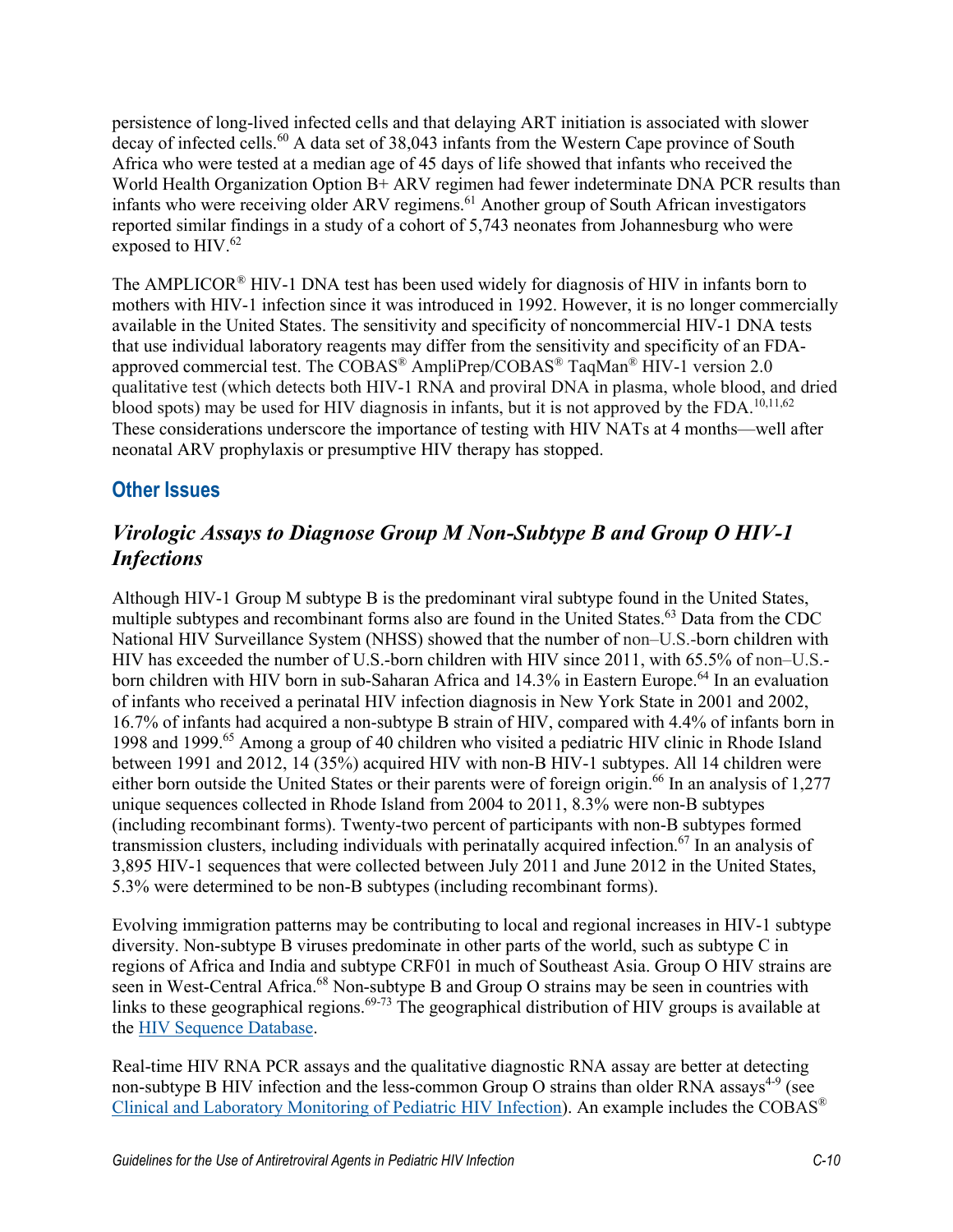AmpliPrep/COBAS<sup>®</sup> TaqMan<sup>®</sup> HIV-1 qualitative test (a dual-target DNA/RNA test), which also can identify non-subtype B and Group O infections.<sup>10,11</sup>

Thus, a real-time PCR assay, qualitative RNA assay, or a dual-target total DNA/RNA test should be used for infant testing instead of a DNA PCR assay when evaluating an infant born to a mother whose HIV infection is linked to an area that is endemic for non-subtype B HIV or Group O strains, such as Africa or Southeast Asia. Another indication is when initial testing is negative using an HIV DNA PCR test and non-subtype B or Group O perinatal exposure is suspected. Two negative HIV antibody test results obtained at age  $\geq$ 6 months provide further evidence to rule out HIV infection definitively. Clinicians should consult with an expert in pediatric HIV infection; state or local public health departments or CDC may be able to assist in obtaining referrals for diagnostic HIV testing.

# *Chimeric Antigen Receptor T-Cell and Lentiviral-Based Gene Therapy May Give Rise to False-Positive HIV NAT Results*

Chimeric antigen receptor (CAR) T-cell immunotherapy is a major advancement in cancer therapeutics, including for pediatric B-cell acute lymphoblastic leukemia (B-ALL). Reprogramming of T cells is achieved by using gammaretroviral or lentiviral vectors. Recent reports indicate that these vectors may interfere with long terminal repeat genomes in HIV NAT results and, thus, produce false-positive results. As CAR T-cell therapy becomes more widely available for multiple indications, it will be important for clinicians to recognize that routine HIV-1 NAT results may give rise to false results. In addition, lentiviral vector–based gene therapy as treatment for severe combined immunodeficiency can give rise to false-positive HIV NAT results. Laboratories should, therefore, have appropriate alternate HIV-1 NAT resulting platforms made available for this emerging patient population.<sup>74-78</sup>

# *Virologic Assays to Diagnose HIV-2 Infections*

HIV-2 infection is endemic in Angola; Mozambique; West African countries, including Benin, Burkina Faso, Cape Verde, the Gambia, Ghana, Guinea, Guinea-Bissau, Ivory Coast, Liberia, Mali, Mauritania, Niger, Nigeria, Sao Tome, Senegal, Sierra Leone, and Togo; and parts of India.79-81 HIV-2 infection also is well documented in France and Portugal, which have large numbers of immigrants from these regions.  $82,83$  HIV-1 and HIV-2 coinfection may occur, but this rarely is described outside areas where HIV-2 is endemic. HIV-2 is rare in the United States. Although accurately diagnosing HIV-2 can be difficult, it is clinically important because HIV-2 strains are resistant to several ARV drugs that were developed to suppress HIV-1.84-86 (See [HIV-2 Infection and](https://clinicalinfo.hiv.gov/en/guidelines/perinatal/hiv-2-infection-and-pregnancy?view=full)  [Pregnancy.](https://clinicalinfo.hiv.gov/en/guidelines/perinatal/hiv-2-infection-and-pregnancy?view=full))

A mother should be suspected of having HIV-2 if her infection is linked to an area that is endemic for HIV-2 infection or if her HIV test results are suggestive of HIV-2 infection (i.e., the mother has a positive initial HIV 1/2 immunoassay test result and HIV-1 RNA viral loads that are at or below the limit of detection). The current recommendation is to use an HIV-1/HIV-2 antibody differentiation immunoassay for supplemental testing.<sup>1</sup> Between 2010 and 2017, an increase in the number of HIV-1/HIV-2 differentiation test results was reported to the CDC's NHSS. More than 99.9% of all HIV infections identified in the United States were categorized as HIV-1, and the number of HIV-2 diagnoses (mono-infection or dual-infection) remained extremely low (<0.03% of all HIV infections).87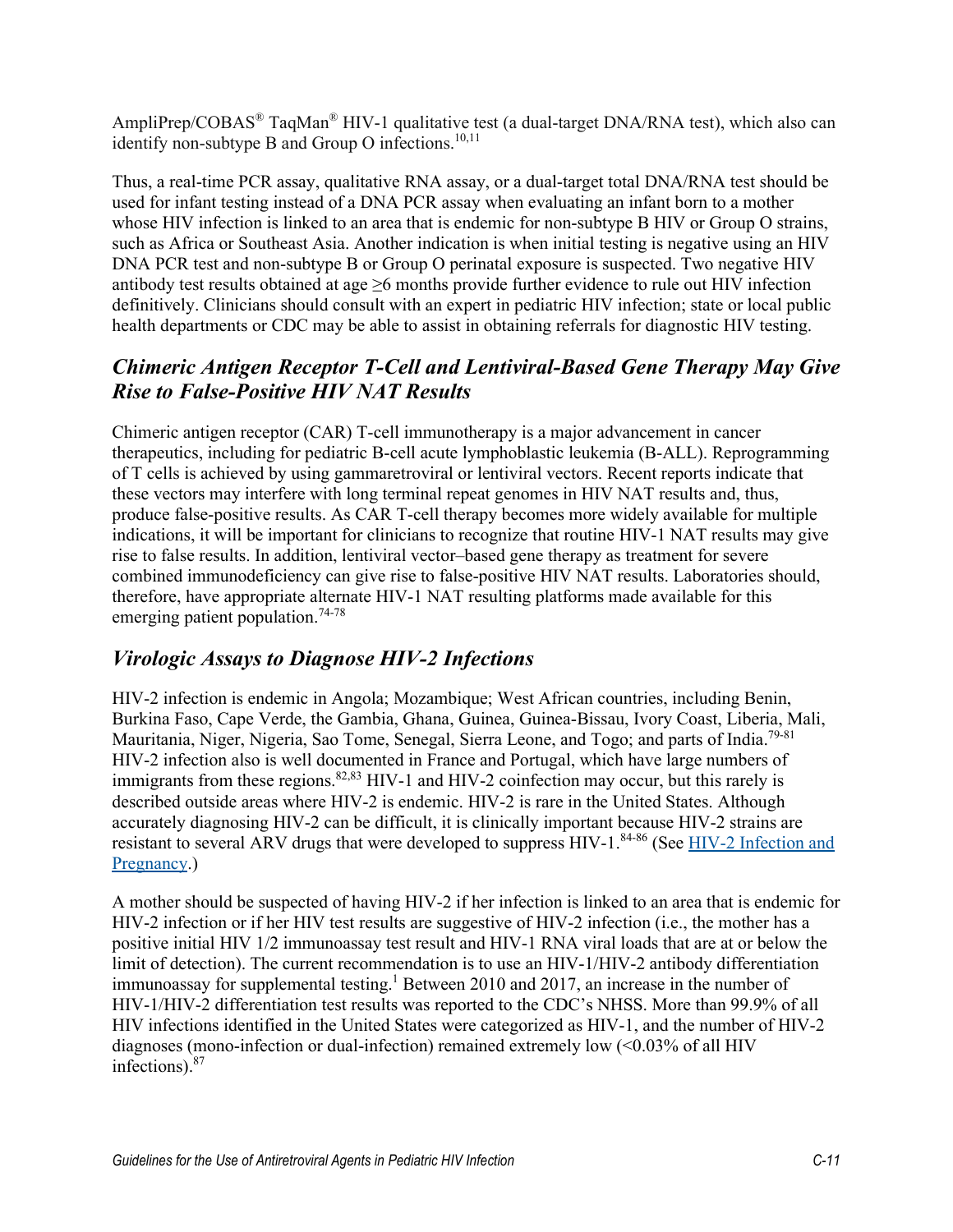Infant testing with HIV-2–specific DNA PCR tests should be performed at time points similar to those used for HIV-1 testing when evaluating an infant born to a mother with known or suspected HIV-2 infection. HIV-2 DNA PCR testing can be arranged by the HIV surveillance program of the state or local health department through their public health laboratory, or the CDC, because this assay is not commercially available.<sup>50,51</sup> Clinicians should consult with an expert in pediatric HIV infection when caring for infants with suspected or known exposure to HIV-2.<sup>79,88</sup>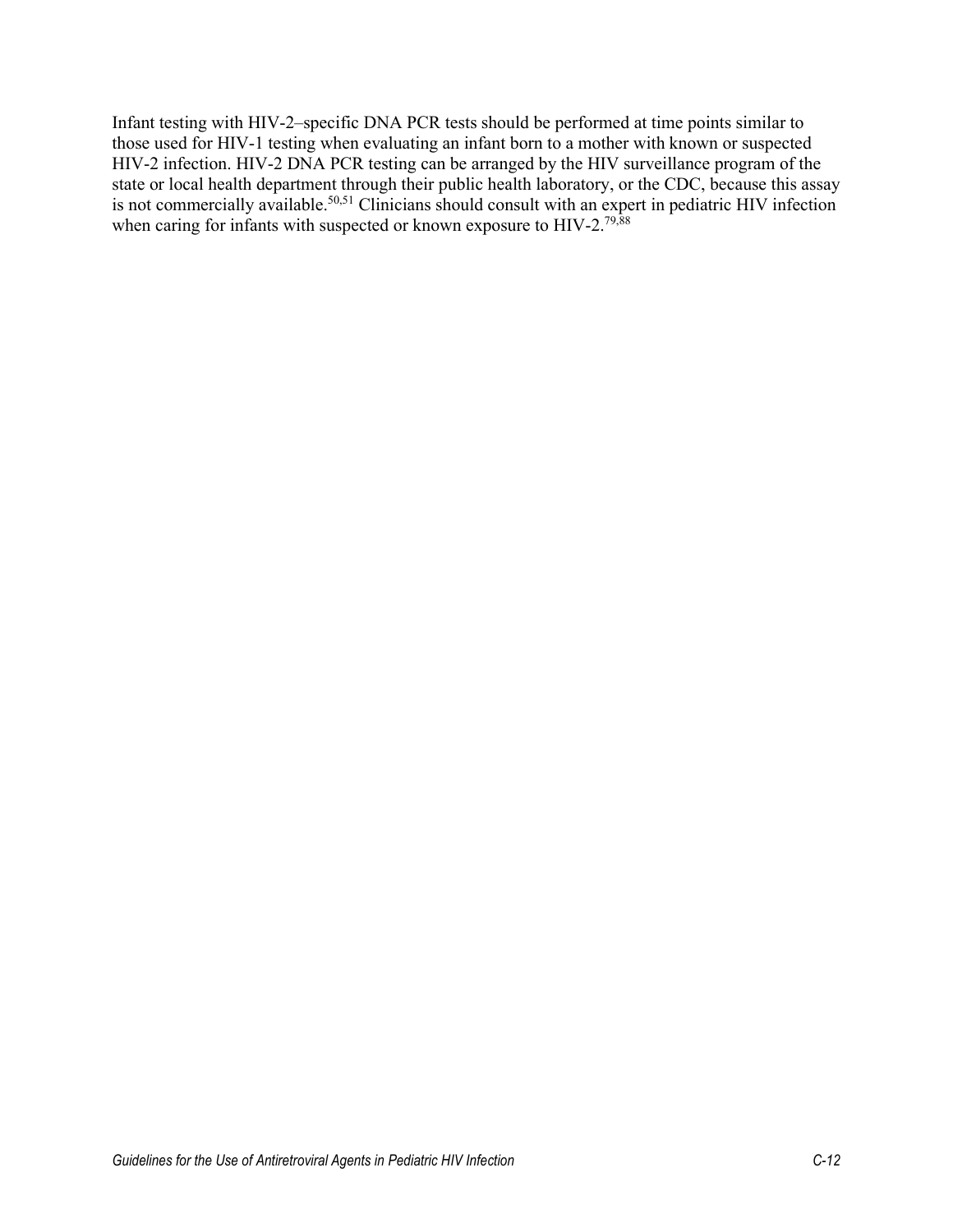#### **References**

- 1. Centers for Disease Control and Prevention and Association of Public Health Laboratories. Laboratory testing for the diagnosis of HIV infection: updated recommendations. June 27, 2014. 2014.Available at: [http://dx.doi.org/10.15620/cdc.23447.](http://dx.doi.org/10.15620/cdc.23447)
- 2. Donovan M, Palumbo P. Diagnosis of HIV: challenges and strategies for HIV prevention and detection among pregnant women and their infants. *Clin Perinatol*. 2010;37(4):751-763, viii. Available at: [http://www.ncbi.nlm.nih.gov/pubmed/21078448.](http://www.ncbi.nlm.nih.gov/pubmed/21078448)
- 3. Read JS, Committee on Pediatric AIDS, American Academy of Pediatrics. Diagnosis of HIV-1 infection in children younger than 18 months in the United States. *Pediatrics*. 2007;120(6):e1547-1562. Available at: [http://www.ncbi.nlm.nih.gov/pubmed/18055670.](http://www.ncbi.nlm.nih.gov/pubmed/18055670)
- 4. Church D, Gregson D, Lloyd T, et al. Comparison of the RealTime HIV-1, COBAS TaqMan 48 v1.0, Easy Q v1.2, and Versant v3.0 assays for determination of HIV-1 viral loads in a cohort of Canadian patients with diverse HIV subtype infections. *J Clin Microbiol*. 2011;49(1):118-124. Available at: [http://www.ncbi.nlm.nih.gov/pubmed/21084515.](http://www.ncbi.nlm.nih.gov/pubmed/21084515)
- 5. Cobb BR, Vaks JE, Do T, Vilchez RA. Evolution in the sensitivity of quantitative HIV-1 viral load tests. *J Clin Virol*. 2011;52 Suppl 1:S77-82. Available at: [http://www.ncbi.nlm.nih.gov/pubmed/22036041.](http://www.ncbi.nlm.nih.gov/pubmed/22036041)
- 6. Katsoulidou A, Rokka C, Issaris C, et al. Comparative evaluation of the performance of the abbott realtime HIV-1 assay for measurement of HIV-1 plasma viral load on genetically diverse samples from Greece. *Virol J*. 2011;8:10. Available at: [http://www.ncbi.nlm.nih.gov/pubmed/21219667.](http://www.ncbi.nlm.nih.gov/pubmed/21219667)
- 7. Gueudin M, Leoz M, Lemee V, et al. A new real-time quantitative PCR for diagnosis and monitoring of HIV-1 group O infection. *J Clin Microbiol*. 2012;50(3):831-836. Available at: [http://www.ncbi.nlm.nih.gov/pubmed/22170927.](http://www.ncbi.nlm.nih.gov/pubmed/22170927)
- 8. Xu S, Song A, Nie J, et al. Comparison between the automated Roche Cobas AmpliPrep/Cobas TaqMan HIV-1 test version 2.0 assay and its version 1 and Nuclisens HIV-1 EasyQ version 2.0 assays when measuring diverse HIV-1 genotypes in China. *J Clin Virol*. 2012;53(1):33-37. Available at: [http://www.ncbi.nlm.nih.gov/pubmed/22051503.](http://www.ncbi.nlm.nih.gov/pubmed/22051503)
- 9. Muenchhoff M, Madurai S, Hempenstall AJ, et al. Evaluation of the NucliSens EasyQ v2.0 assay in comparison with the Roche Amplicor v1.5 and the Roche CAP/CTM HIV-1 Test v2.0 in quantification of C-clade HIV-1 in plasma. *PLoS One*. 2014;9(8):e103983. Available at: [http://www.ncbi.nlm.nih.gov/pubmed/25157919.](http://www.ncbi.nlm.nih.gov/pubmed/25157919)
- 10. Mossoro-Kpinde CD, Jenabian MA, Gody JC, et al. Evaluation of the upgraded version 2.0 of the Roche COBAS((R)) AmpliPrep/COBAS((R)) TaqMan HIV-1 qualitative assay in Central African Children. *Open AIDS J*. 2016;10:158-163. Available at: [https://www.ncbi.nlm.nih.gov/pubmed/27857825.](https://www.ncbi.nlm.nih.gov/pubmed/27857825)
- 11. Templer SP, Seiverth B, Baum P, Stevens W, Seguin-Devaux C, Carmona S. Improved sensitivity of a dual-target HIV-1 qualitative test for plasma and dried blood spots. *J Clin*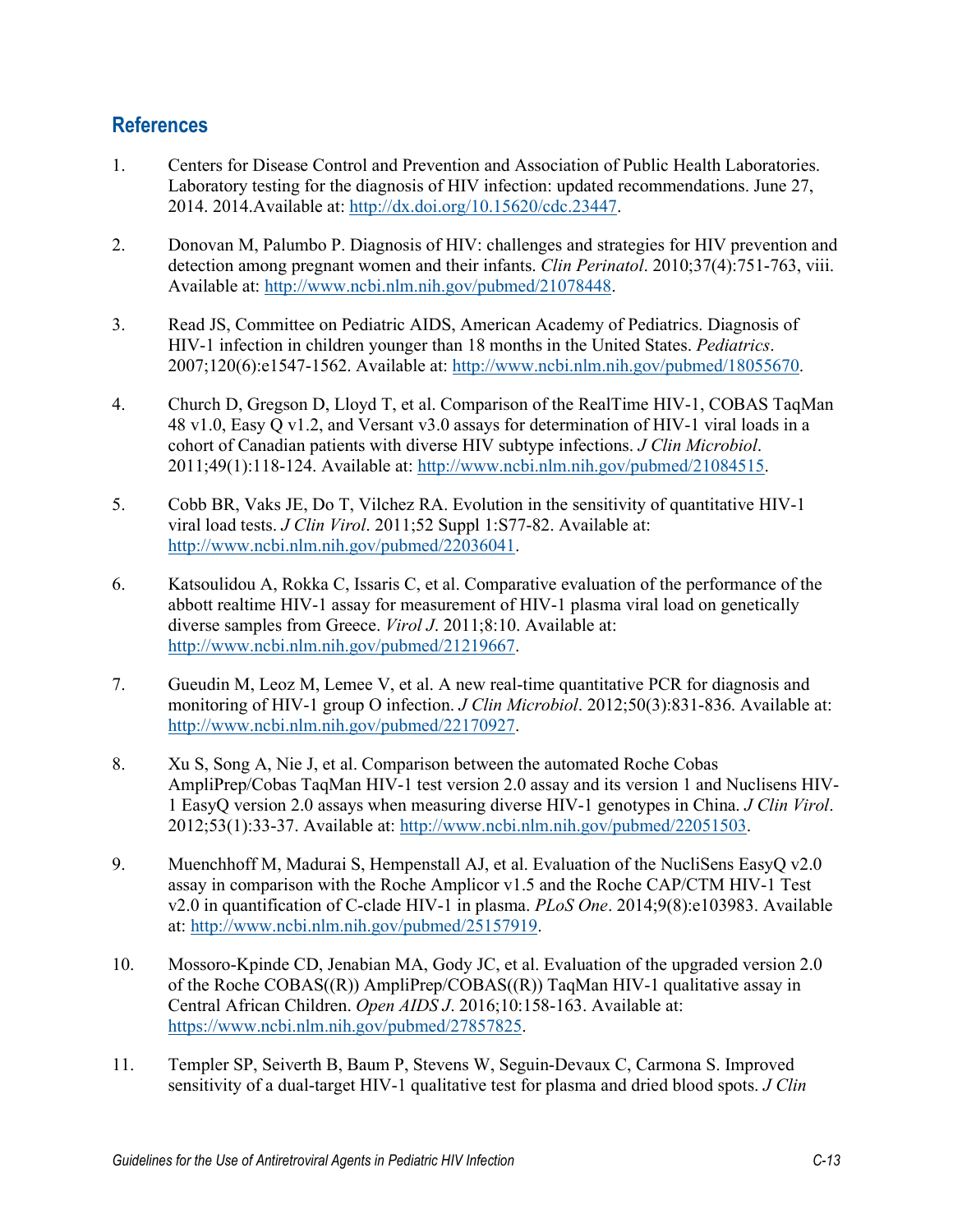*Microbiol*. 2016;54(7):1877-1882. Available at: [https://www.ncbi.nlm.nih.gov/pubmed/27194686.](https://www.ncbi.nlm.nih.gov/pubmed/27194686)

- 12. Tamhane M, Gautney B, Shiu C, et al. Analysis of the optimal cut-point for HIV-p24 antigen testing to diagnose HIV infection in HIV-exposed children from resource-constrained settings. *J Clin Virol*. 2011;50(4):338-341. Available at: [http://www.ncbi.nlm.nih.gov/pubmed/21330193.](http://www.ncbi.nlm.nih.gov/pubmed/21330193)
- 13. Wessman MJ, Theilgaard Z, Katzenstein TL. Determination of HIV status of infants born to HIV-infected mothers: a review of the diagnostic methods with special focus on the applicability of p24 antigen testing in developing countries. *Scand J Infect Dis*. 2012;44(3):209-215. Available at: [http://www.ncbi.nlm.nih.gov/pubmed/22074445.](http://www.ncbi.nlm.nih.gov/pubmed/22074445)
- 14. Bhowan K, Sherman GG. Performance of the first fourth-generation rapid human immunodeficiency virus test in children. *Pediatr Infect Dis J*. 2013;32(5):486-488. Available at: [http://www.ncbi.nlm.nih.gov/pubmed/23190776.](http://www.ncbi.nlm.nih.gov/pubmed/23190776)
- 15. Chadwick EG, Ezeanolue EE, Committee on Pediatric AIDS. Evaluation and management of the infant exposed to HIV in the United States. *Pediatrics*. 2020;146(5). Available at: [https://www.ncbi.nlm.nih.gov/pubmed/33077537.](https://www.ncbi.nlm.nih.gov/pubmed/33077537)
- 16. Panel on Opportunistic Infections in HIV-Exposed and HIV-Infected Children. Guidelines for the prevention and treatment of opportunistic infections in HIV-exposed and HIVinfected children. 2019. Available at: [https://clinicalinfo.hiv.gov/en/guidelines/pediatric](https://clinicalinfo.hiv.gov/en/guidelines/pediatric-opportunistic-infection/whats-new)[opportunistic-infection/whats-new.](https://clinicalinfo.hiv.gov/en/guidelines/pediatric-opportunistic-infection/whats-new)
- 17. Lilian RR, Kalk E, Technau KG, Sherman GG. Birth diagnosis of HIV infection on infants to reduce infant mortality and monitor for elimination of mother-to-child transmission. *Pediatr Infect Dis J*. 2013;32(10):1080-1085. Available at: [http://www.ncbi.nlm.nih.gov/pubmed/23574775.](http://www.ncbi.nlm.nih.gov/pubmed/23574775)
- 18. Jourdain G, Mary JY, Coeur SL, et al. Risk factors for in utero or intrapartum mother-tochild transmission of human immunodeficiency virus type 1 in Thailand. *J Infect Dis*. 2007;196(11):1629-1636. Available at: [http://www.ncbi.nlm.nih.gov/pubmed/18008246.](http://www.ncbi.nlm.nih.gov/pubmed/18008246)
- 19. Tubiana R, Le Chenadec J, Rouzioux C, et al. Factors associated with mother-to-child transmission of HIV-1 despite a maternal viral load <500 copies/ml at delivery: a casecontrol study nested in the French perinatal cohort (EPF-ANRS CO1). *Clin Infect Dis*. 2010;50(4):585-596. Available at: [http://www.ncbi.nlm.nih.gov/pubmed/20070234.](http://www.ncbi.nlm.nih.gov/pubmed/20070234)
- 20. Katz IT, Shapiro DE, Tuomala R. Factors associated with lack of viral suppression at delivery. *Ann Intern Med*. 2015;162(12):874-875. Available at: [http://www.ncbi.nlm.nih.gov/pubmed/26075762.](http://www.ncbi.nlm.nih.gov/pubmed/26075762)
- 21. Momplaisir FM, Brady KA, Fekete T, Thompson DR, Diez Roux A, Yehia BR. Time of HIV diagnosis and engagement in prenatal care impact virologic outcomes of pregnant women with HIV. *PLoS One*. 2015;10(7):e0132262. Available at: [http://www.ncbi.nlm.nih.gov/pubmed/26132142.](http://www.ncbi.nlm.nih.gov/pubmed/26132142)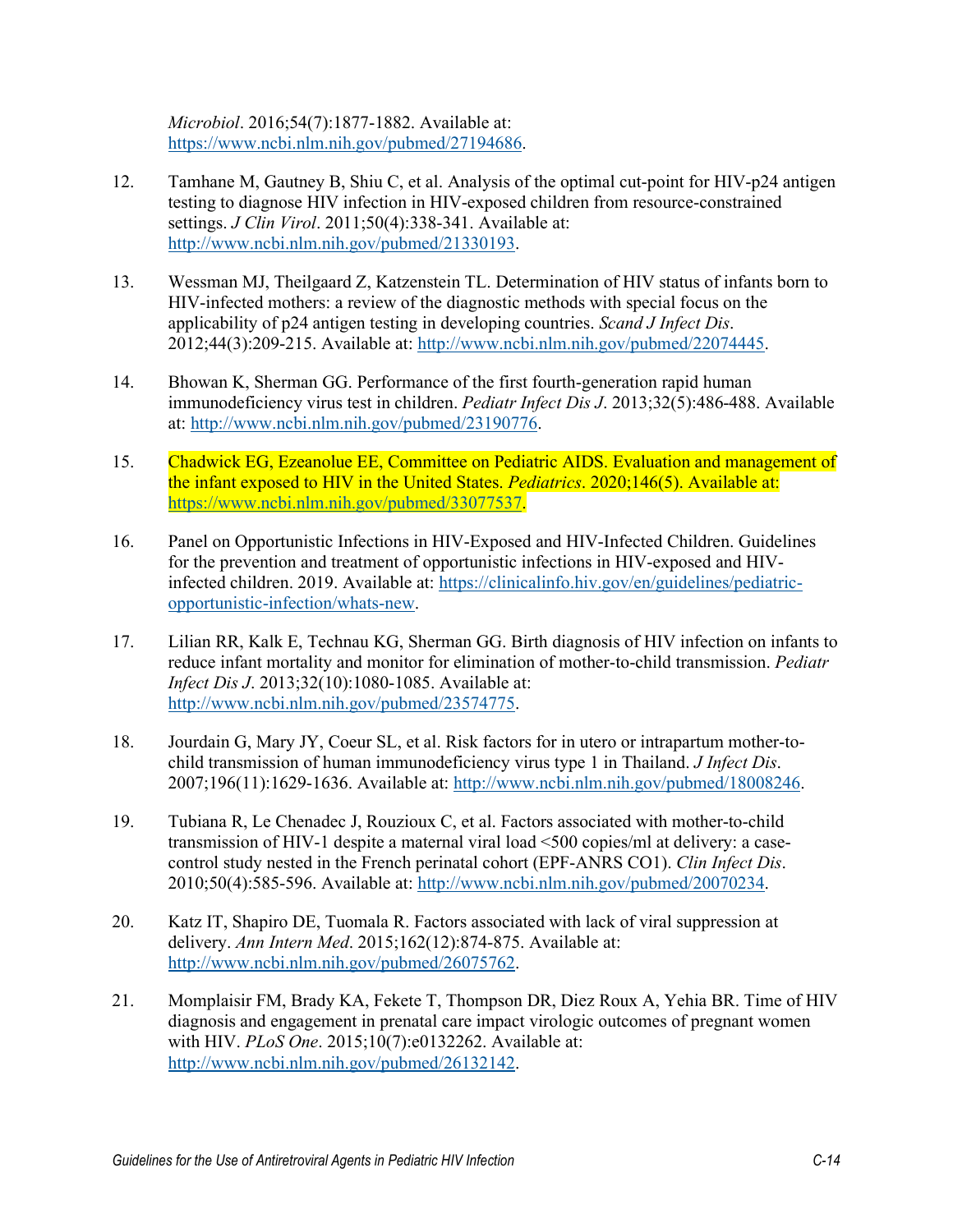- 22. Mandelbrot L, Tubiana R, Le Chenadec J, et al. No perinatal HIV-1 transmission from women with effective antiretroviral therapy starting before conception. *Clin Infect Dis*. 2015;61(11):1715-1725. Available at: [http://www.ncbi.nlm.nih.gov/pubmed/26197844.](http://www.ncbi.nlm.nih.gov/pubmed/26197844)
- 23. Lilian RR, Kalk E, Bhowan K, et al. Early diagnosis of in utero and intrapartum HIV infection in infants prior to 6 weeks of age. *J Clin Microbiol*. 2012;50(7):2373-2377. Available at: [http://www.ncbi.nlm.nih.gov/pubmed/22518871.](http://www.ncbi.nlm.nih.gov/pubmed/22518871)
- 24. Nielsen-Saines K, Watts DH, Veloso VG, et al. Three postpartum antiretroviral regimens to prevent intrapartum HIV infection. *N Engl J Med*. 2012;366(25):2368-2379. Available at: [http://www.ncbi.nlm.nih.gov/pubmed/22716975.](http://www.ncbi.nlm.nih.gov/pubmed/22716975)
- 25. Burgard M, Blanche S, Jasseron C, et al. Performance of HIV-1 DNA or HIV-1 RNA tests for early diagnosis of perinatal HIV-1 infection during anti-retroviral prophylaxis. *J Pediatr*. 2012;160(1):60-66 e61. Available at: [http://www.ncbi.nlm.nih.gov/pubmed/21868029.](http://www.ncbi.nlm.nih.gov/pubmed/21868029)
- 26. Kuhn L, Schramm DB, Shiau S, et al. Young age at start of antiretroviral therapy and negative HIV antibody results in HIV-infected children when suppressed. *AIDS*. 2015;29(9):1053-1060. Available at: [http://www.ncbi.nlm.nih.gov/pubmed/25870988.](http://www.ncbi.nlm.nih.gov/pubmed/25870988)
- 27. Payne H, Mkhize N, Otwombe K, et al. Reactivity of routine HIV antibody tests in children who initiated antiretroviral therapy in early infancy as part of the children with HIV early antiretroviral therapy (CHER) trial: a retrospective analysis. *Lancet Infect Dis*. 2015;15(7):803-809. Available at: [http://www.ncbi.nlm.nih.gov/pubmed/26043884.](http://www.ncbi.nlm.nih.gov/pubmed/26043884)
- 28. Gutierrez M, Ludwig DA, Khan SS, et al. Has highly active antiretroviral therapy increased the time to seroreversion in HIV exposed but uninfected children? *Clin Infect Dis*. 2012;55(9):1255-1261. Available at: [http://www.ncbi.nlm.nih.gov/pubmed/22851494.](http://www.ncbi.nlm.nih.gov/pubmed/22851494)
- 29. Gulia J, Kumwenda N, Li Q, Taha TE. HIV seroreversion time in HIV-1-uninfected children born to HIV-1-infected mothers in Malawi. *J Acquir Immune Defic Syndr*. 2007;46(3):332- 337. Available at: [http://www.ncbi.nlm.nih.gov/pubmed/17786126.](http://www.ncbi.nlm.nih.gov/pubmed/17786126)
- 30. Alcantara KC, Pereira GA, Albuquerque M, Stefani MM. Seroreversion in children born to HIV-positive and AIDS mothers from Central West Brazil. *Trans R Soc Trop Med Hyg*. 2009;103(6):620-626. Available at: [http://www.ncbi.nlm.nih.gov/pubmed/19339030.](http://www.ncbi.nlm.nih.gov/pubmed/19339030)
- 31. Sohn AH, Thanh TC, Thinh le Q, et al. Failure of human immunodeficiency virus enzyme immunoassay to rule out infection among polymerase chain reaction-negative Vietnamese infants at 12 months of age. *Pediatr Infect Dis J*. 2009;28(4):273-276. Available at: [http://www.ncbi.nlm.nih.gov/pubmed/19289981.](http://www.ncbi.nlm.nih.gov/pubmed/19289981)
- 32. Chatpornvorarux S, Maleesatharn A, Rungmaitree S, et al. Delayed seroreversion in HIVexposed uninfected infants. *Pediatr Infect Dis J*. 2019;38(1):65-69. Available at: [https://www.ncbi.nlm.nih.gov/pubmed/30239474.](https://www.ncbi.nlm.nih.gov/pubmed/30239474)
- 33. Kline NE, Schwarzwald H, Kline MW. False negative DNA polymerase chain reaction in an infant with subtype C human immunodeficiency virus 1 infection. *Pediatr Infect Dis J*. 2002;21(9):885-886. Available at: [http://www.ncbi.nlm.nih.gov/pubmed/12380591.](http://www.ncbi.nlm.nih.gov/pubmed/12380591)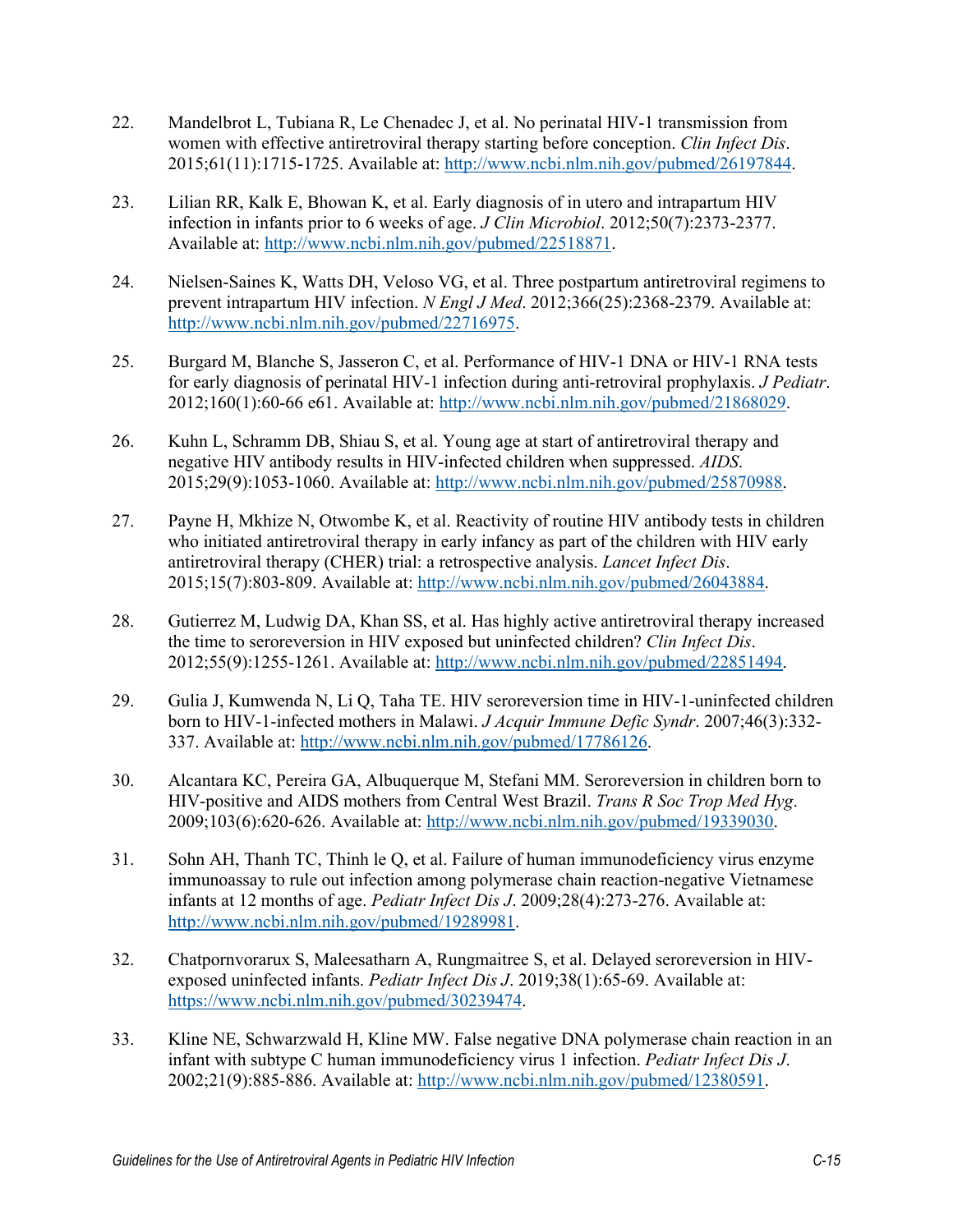- 34. Zaman MM, Recco RA, Haag R. Infection with non-B subtype HIV type 1 complicates management of established infection in adult patients and diagnosis of infection in newborn infants. *Clin Infect Dis*. 2002;34(3):417-418. Available at: [http://www.ncbi.nlm.nih.gov/pubmed/11774090.](http://www.ncbi.nlm.nih.gov/pubmed/11774090)
- 35. Obaro SK, Losikoff P, Harwell J, Pugatch D. Failure of serial human immunodeficiency virus type 1 DNA polymerase chain reactions to identify human immunodeficiency virus type 1 clade A/G. *Pediatr Infect Dis J*. 2005;24(2):183-184. Available at: [http://www.ncbi.nlm.nih.gov/pubmed/15702052.](http://www.ncbi.nlm.nih.gov/pubmed/15702052)
- 36. Committee on Pediatric AIDS. Infant feeding and transmission of human immunodeficiency virus in the United States. *Pediatrics*. 2013;131(2):391-396. Available at: [http://www.ncbi.nlm.nih.gov/pubmed/23359577.](http://www.ncbi.nlm.nih.gov/pubmed/23359577)
- 37. Panel on Treatment of Pregnant Women with HIV Infection and Prevention of Perinatal Transmission. Recommendations for the use of antiretroviral drugs in pregnant women with HIV infection and interventions to reduce perinatal HIV transmission in the United States. 2021. Available at: [https://clinicalinfo.hiv.gov/sites/default/files/guidelines/documents/Perinatal\\_GL\\_2020.pdf.](https://clinicalinfo.hiv.gov/sites/default/files/guidelines/documents/Perinatal_GL_2020.pdf)
- 38. Centers for Disease Control and Prevention. Premastication of food by caregivers of HIVexposed children—nine U.S. sites, 2009–2010. *MMWR Morb Mortal Wkly Rep*. 2011;60(9):273-275. Available at: [http://www.ncbi.nlm.nih.gov/pubmed/21389930.](http://www.ncbi.nlm.nih.gov/pubmed/21389930)
- 39. Gaur AH, Freimanis-Hance L, Dominguez K, et al. Knowledge and practice of prechewing/prewarming food by HIV-infected women. *Pediatrics*. 2011;127(5):e1206-1211. Available at: [http://www.ncbi.nlm.nih.gov/pubmed/21482608.](http://www.ncbi.nlm.nih.gov/pubmed/21482608)
- 40. Hafeez S, Salami O, Alvarado M, Maldonado M, Purswani M, Hagmann S. Infant feeding practice of premastication: an anonymous survey among human immunodeficiency virus– infected mothers. *Arch Pediatr Adolesc Med*. 2011;165(1):92-93. Available at: [http://www.ncbi.nlm.nih.gov/pubmed/21199989.](http://www.ncbi.nlm.nih.gov/pubmed/21199989)
- 41. Maritz ER, Kidd M, Cotton MF. Premasticating food for weaning African infants: a possible vehicle for transmission of HIV. *Pediatrics*. 2011;128(3):e579-590. Available at: [http://www.ncbi.nlm.nih.gov/pubmed/21873699.](http://www.ncbi.nlm.nih.gov/pubmed/21873699)
- 42. Ivy W, 3rd, Dominguez KL, Rakhmanina NY, et al. Premastication as a route of pediatric HIV transmission: case-control and cross-sectional investigations. *J Acquir Immune Defic Syndr*. 2012;59(2):207-212. Available at: [http://www.ncbi.nlm.nih.gov/pubmed/22027873.](http://www.ncbi.nlm.nih.gov/pubmed/22027873)
- 43. Gaur AH, Cohen RA, Read JS, et al. Prechewing and prewarming food for HIV-exposed children: a prospective cohort experience from Latin America. *AIDS Patient Care STDS*. 2013;27(3):142-145. Available at: [http://www.ncbi.nlm.nih.gov/pubmed/23477456.](http://www.ncbi.nlm.nih.gov/pubmed/23477456)
- 44. Myburgh D, Rabie H, Slogrove AL, Edson C, Cotton MF, Dramowski A. Horizontal HIV transmission to children of HIV-uninfected mothers: a case series and review of the global literature. *Int J Infect Dis*. 2020;98:315-320. Available at: [https://www.ncbi.nlm.nih.gov/pubmed/32615324.](https://www.ncbi.nlm.nih.gov/pubmed/32615324)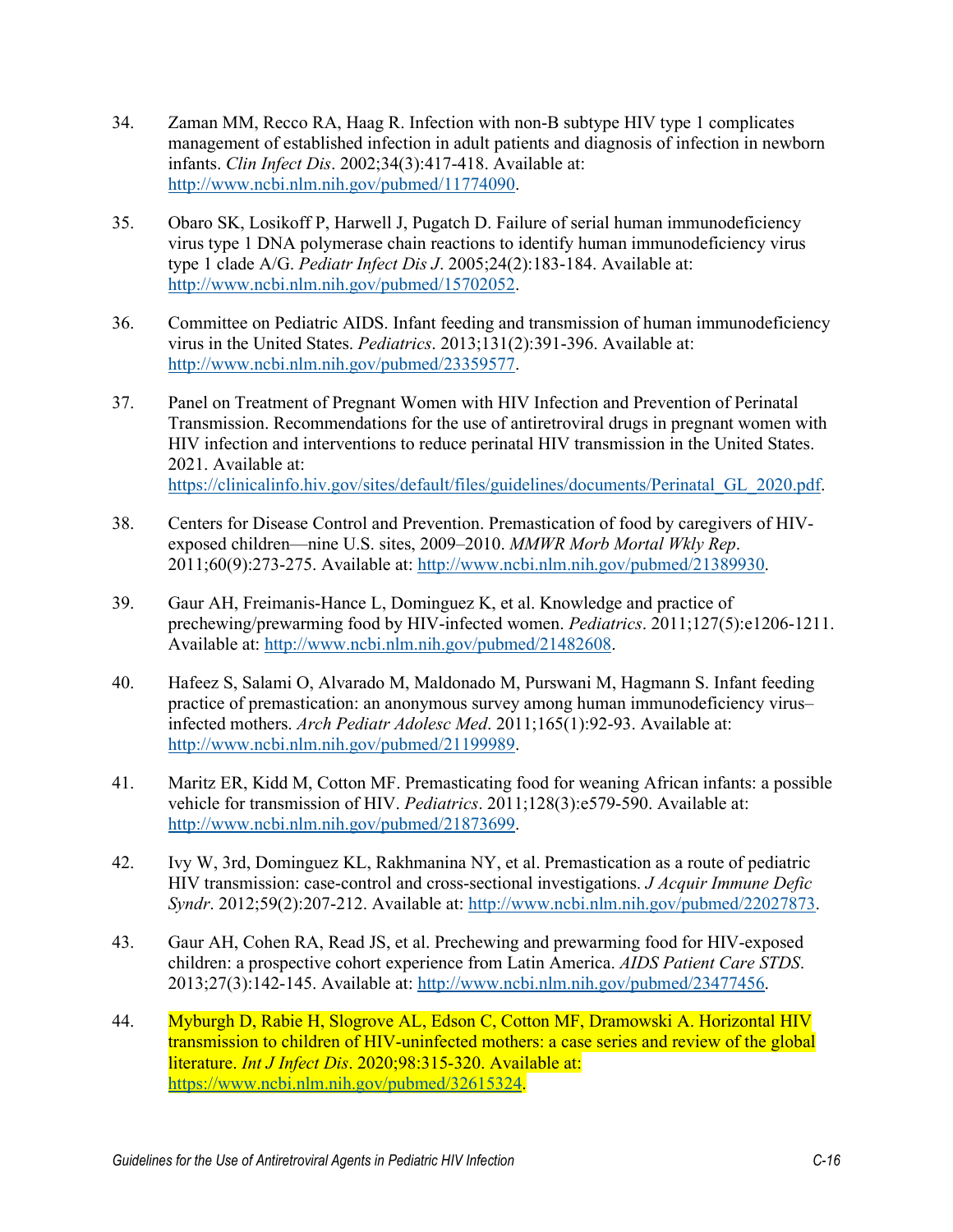- 45. Centers for Disease Control and Prevention. HIV transmission 2018. Available at: [https://www.cdc.gov/hiv/basics/transmission.html.](https://www.cdc.gov/hiv/basics/transmission.html)
- 46. Alexander TS. Human immunodeficiency virus diagnostic testing: 30 years of vvolution. *Clin Vaccine Immunol*. 2016;23(4):249-253. Available at: [http://www.ncbi.nlm.nih.gov/pubmed/26936099.](http://www.ncbi.nlm.nih.gov/pubmed/26936099)
- 47. Ly TD, Plantier JC, Leballais L, Gonzalo S, Lemee V, Laperche S. The variable sensitivity of HIV Ag/Ab combination assays in the detection of p24Ag according to genotype could compromise the diagnosis of early HIV infection. *J Clin Virol*. 2012;55(2):121-127. Available at: [http://www.ncbi.nlm.nih.gov/pubmed/22795598.](http://www.ncbi.nlm.nih.gov/pubmed/22795598)
- 48. Puthanakit T, Ananworanich J, Akapirat S, et al. Pattern and frequency of seroreactivity to Routinely used serologic tests in early-treated infants with HIV. *J Acquir Immune Defic Syndr*. 2020;83(3):260-266. Available at: [https://www.ncbi.nlm.nih.gov/pubmed/31917751.](https://www.ncbi.nlm.nih.gov/pubmed/31917751)
- 49. Centers for Disease Control and Prevention. HIV-2 infection surveillance—United States, 1987–2009. *MMWR Morb Mortal Wkly Rep*. 2011;60(29):985-988. Available at: [http://www.ncbi.nlm.nih.gov/pubmed/21796096.](http://www.ncbi.nlm.nih.gov/pubmed/21796096)
- 50. Shanmugam V, Switzer WM, Nkengasong JN, et al. Lower HIV-2 plasma viral loads may explain differences between the natural histories of HIV-1 and HIV-2 infections. *J Acquir Immune Defic Syndr*. 2000;24(3):257-263. Available at: [http://www.ncbi.nlm.nih.gov/pubmed/10969350.](http://www.ncbi.nlm.nih.gov/pubmed/10969350)
- 51. Damond F, Benard A, Balotta C, et al. An international collaboration to standardize HIV-2 viral load assays: results from the 2009 ACHI(E)V(2E) quality control study. *J Clin Microbiol*. 2011;49(10):3491-3497. Available at: [http://www.ncbi.nlm.nih.gov/pubmed/21813718.](http://www.ncbi.nlm.nih.gov/pubmed/21813718)
- 52. American Academy of Pediatrics Committee on Pediatric AIDS. HIV testing and prophylaxis to prevent mother-to-child transmission in the United States. *Pediatrics*. 2008;122(5):1127- 1134. Available at: [http://www.ncbi.nlm.nih.gov/pubmed/18977995.](http://www.ncbi.nlm.nih.gov/pubmed/18977995)
- 53. Saitoh A, Hsia K, Fenton T, et al. Persistence of human immunodeficiency virus (HIV) type 1 DNA in peripheral blood despite prolonged suppression of plasma HIV-1 RNA in children. *J Infect Dis*. 2002;185(10):1409-1416. Available at: [http://www.ncbi.nlm.nih.gov/pubmed/11992275.](http://www.ncbi.nlm.nih.gov/pubmed/11992275)
- 54. Mazanderani AH, Moyo F, Kufa T, Sherman GG. Brief Report: declining baseline viremia and escalating discordant HIV-1 confirmatory results within South Africa's Early Infant Diagnosis Program, 2010-2016. *J Acquir Immune Defic Syndr*. 2018;77(2):212-216. Available at: [https://www.ncbi.nlm.nih.gov/pubmed/29084045.](https://www.ncbi.nlm.nih.gov/pubmed/29084045)
- 55. Food and Drug Administration. APTIMA HIV-1 RNA qualitative assay. 2006. Available at: [http://www.fda.gov/BiologicsBloodVaccines/BloodBloodProducts/ApprovedProducts/Licens](http://www.fda.gov/BiologicsBloodVaccines/BloodBloodProducts/ApprovedProducts/LicensedProductsBLAs/BloodDonorScreening/InfectiousDisease/ucm149922.htm) [edProductsBLAs/BloodDonorScreening/InfectiousDisease/ucm149922.htm.](http://www.fda.gov/BiologicsBloodVaccines/BloodBloodProducts/ApprovedProducts/LicensedProductsBLAs/BloodDonorScreening/InfectiousDisease/ucm149922.htm)
- 56. Pierce VM, Neide B, Hodinka RL. Evaluation of the gen-probe aptima HIV-1 RNA qualitative assay as an alternative to Western blot analysis for confirmation of HIV infection.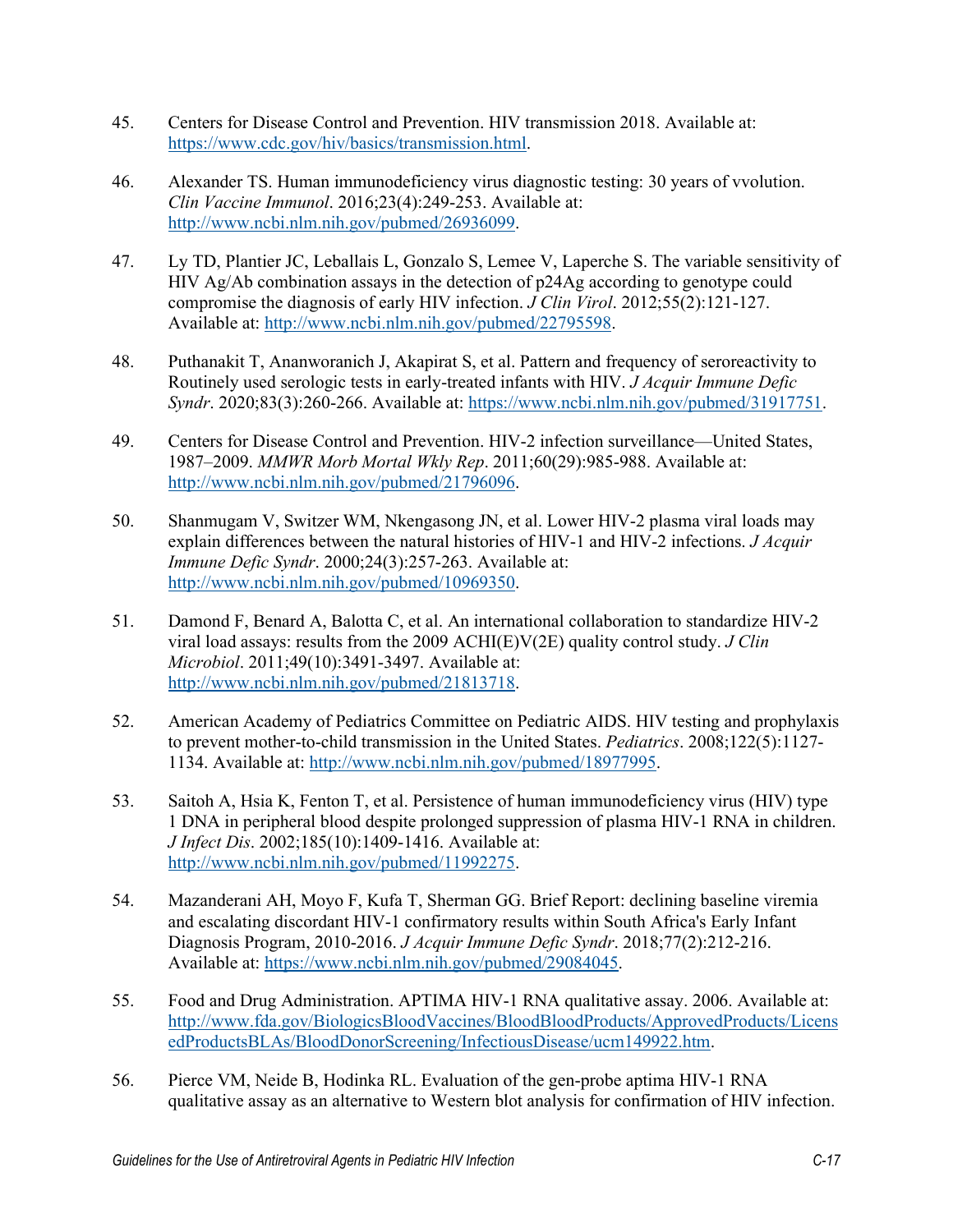*J Clin Microbiol*. 2011;49(4):1642-1645. Available at: [http://www.ncbi.nlm.nih.gov/pubmed/21346052.](http://www.ncbi.nlm.nih.gov/pubmed/21346052)

- 57. Fiscus SA, McMillion T, Nelson JA, Miller WC. Validation of the gen-probe aptima qualitative HIV-1 RNA assay for diagnosis of human immunodeficiency virus infection in infants. *J Clin Microbiol*. 2013;51(12):4137-4140. Available at: [http://www.ncbi.nlm.nih.gov/pubmed/24088864.](http://www.ncbi.nlm.nih.gov/pubmed/24088864)
- 58. Nelson JA, Hawkins JT, Schanz M, et al. Comparison of the gen-probe aptima HIV-1 and abbott HIV-1 qualitative assays with the roche amplicor HIV-1 DNA assay for early infant diagnosis using dried blood spots. *J Clin Virol*. 2014;60(4):418-421. Available at: [http://www.ncbi.nlm.nih.gov/pubmed/24929752.](http://www.ncbi.nlm.nih.gov/pubmed/24929752)
- 59. Veldsman KA, Maritz J, Isaacs S, et al. Rapid decline of HIV-1 DNA and RNA in infants starting very early antiretroviral therapy may pose a diagnostic challenge. *AIDS*. 2018;32(5):629-634. Available at: [https://www.ncbi.nlm.nih.gov/pubmed/29334551.](https://www.ncbi.nlm.nih.gov/pubmed/29334551)
- 60. Veldsman KA, Janse van Rensburg A, Isaacs S, et al. HIV-1 DNA decay is faster in children who initiate ART shortly after birth than later. *J Int AIDS Soc*. 2019;22(8):e25368. Available at: [https://www.ncbi.nlm.nih.gov/pubmed/31441231.](https://www.ncbi.nlm.nih.gov/pubmed/31441231)
- 61. Maritz J, Maharaj JN, Cotton MF, Preiser W. Interpretation of indeterminate HIV-1 PCR results are influenced by changing vertical transmission prevention regimens. *J Clin Virol*. 2017;95:86-89. Available at: [https://www.ncbi.nlm.nih.gov/pubmed/28898704.](https://www.ncbi.nlm.nih.gov/pubmed/28898704)
- 62. Technau KG, Mazanderani AH, Kuhn L, et al. Prevalence and outcomes of HIV-1 diagnostic challenges during universal birth testing—an urban South African observational cohort. *J Int AIDS Soc*. 2017;20(Suppl 6):21761. Available at: [https://www.ncbi.nlm.nih.gov/pubmed/28872276.](https://www.ncbi.nlm.nih.gov/pubmed/28872276)
- 63. Pyne MT, Hackett J, Jr., Holzmayer V, Hillyard DR. Large-scale analysis of the prevalence and geographic distribution of HIV-1 non-B variants in the United States. *J Clin Microbiol*. 2013;51(8):2662-2669. Available at: [http://www.ncbi.nlm.nih.gov/pubmed/23761148.](http://www.ncbi.nlm.nih.gov/pubmed/23761148)
- 64. Nesheim SR, Linley L, Gray KM, et al. Country of birth of children with diagnosed HIV infection in the United States, 2008–2014. *J Acquir Immune Defic Syndr*. 2018;77(1):23-30. Available at: [https://www.ncbi.nlm.nih.gov/pubmed/29040167.](https://www.ncbi.nlm.nih.gov/pubmed/29040167)
- 65. Karchava M, Pulver W, Smith L, et al. Prevalence of drug-resistance mutations and nonsubtype B strains among HIV-infected infants from New York State. *J Acquir Immune Defic Syndr*. 2006;42(5):614-619. Available at: [http://www.ncbi.nlm.nih.gov/pubmed/16868498.](http://www.ncbi.nlm.nih.gov/pubmed/16868498)
- 66. Rogo T, DeLong AK, Chan P, Kantor R. Antiretroviral treatment failure, drug resistance, and subtype diversity in the only pediatric HIV clinic in Rhode Island. *Clin Infect Dis*. 2015;60(9):1426-1435. Available at: [http://www.ncbi.nlm.nih.gov/pubmed/25637585.](http://www.ncbi.nlm.nih.gov/pubmed/25637585)
- 67. Chan PA, Reitsma MB, DeLong A, et al. Phylogenetic and geospatial evaluation of HIV-1 subtype diversity at the largest HIV center in Rhode Island. *Infect Genet Evol*. 2014;28:358- 366. Available at: [http://www.ncbi.nlm.nih.gov/pubmed/24721515.](http://www.ncbi.nlm.nih.gov/pubmed/24721515)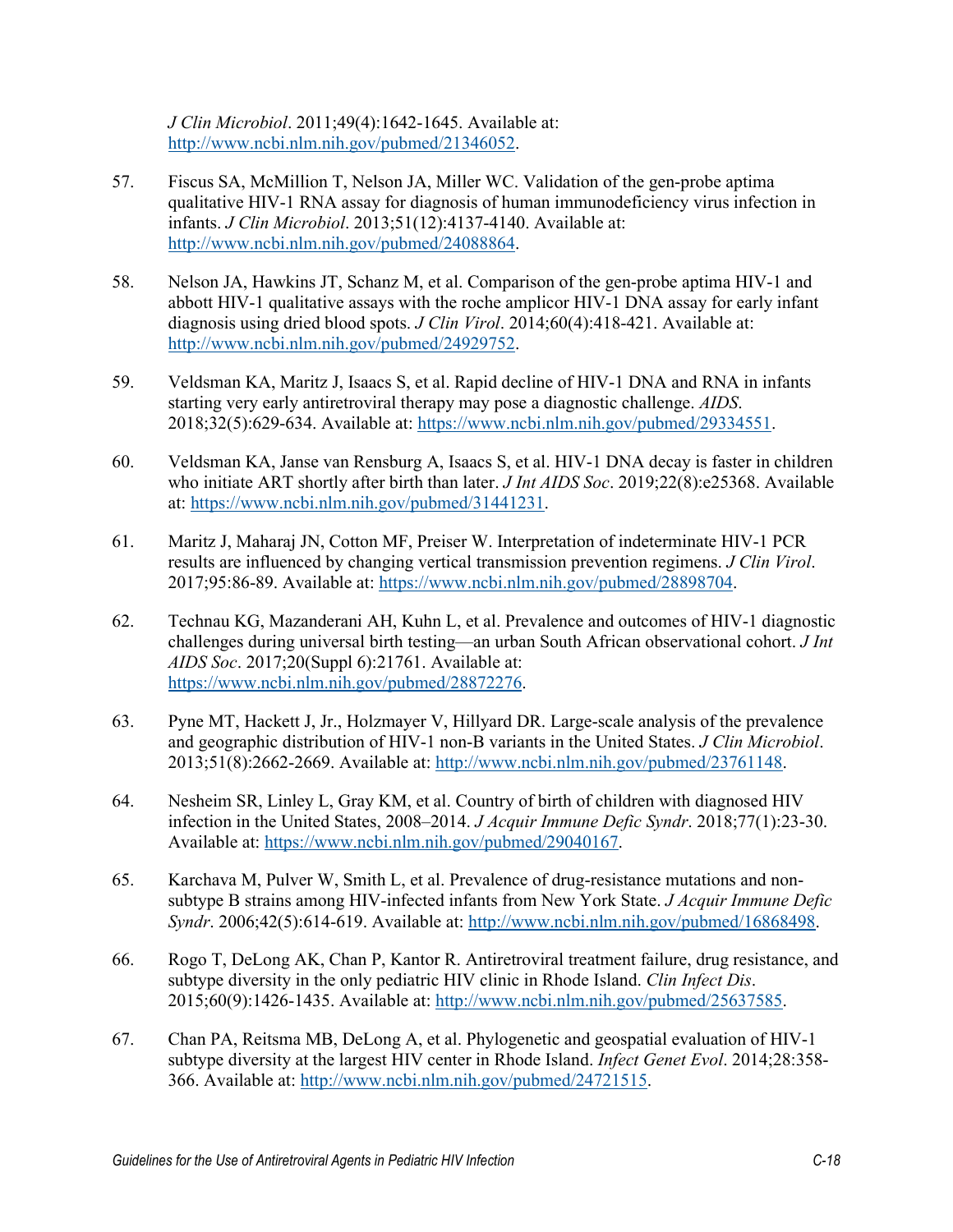- 68. Bush S, Tebit DM. HIV-1 group O origin, evolution, pathogenesis, and treatment: unraveling the complexity of an outlier 25 years later. *AIDS Rev*. 2015;17(3):147-158. Available at: [http://www.ncbi.nlm.nih.gov/pubmed/26450803.](http://www.ncbi.nlm.nih.gov/pubmed/26450803)
- 69. Auwanit W, Isarangkura-Na-Ayuthaya P, Kasornpikul D, Ikuta K, Sawanpanyalert P, Kameoka M. Detection of drug resistance-associated and background mutations in human immunodeficiency virus type 1 CRF01 AE protease and reverse transcriptase derived from drug treatment–naive patients residing in central Thailand. *AIDS Res Hum Retroviruses*. 2009;25(6):625-631. Available at: [http://www.ncbi.nlm.nih.gov/pubmed/19500016.](http://www.ncbi.nlm.nih.gov/pubmed/19500016)
- 70. Deshpande A, Jauvin V, Pinson P, Jeannot AC, Fleury HJ. Phylogenetic analysis of HIV-1 reverse transcriptase sequences from 382 patients recruited in JJ Hospital of Mumbai, India, between 2002 and 2008. *AIDS Res Hum Retroviruses*. 2009;25(6):633-635. Available at: [http://www.ncbi.nlm.nih.gov/pubmed/19534630.](http://www.ncbi.nlm.nih.gov/pubmed/19534630)
- 71. Chaix ML, Seng R, Frange P, et al. Increasing HIV-1 non-B subtype primary infections in patients in France and effect of HIV subtypes on virological and immunological responses to combined antiretroviral therapy. *Clin Infect Dis*. 2013;56(6):880-887. Available at: [http://www.ncbi.nlm.nih.gov/pubmed/23223603.](http://www.ncbi.nlm.nih.gov/pubmed/23223603)
- 72. Hemelaar J, Gouws E, Ghys PD, Osmanov S, WHO-UNAIDS Network for HIV Isolation Characterisation. Global trends in molecular epidemiology of HIV-1 during 2000–2007. *AIDS*. 2011;25(5):679-689. Available at: [http://www.ncbi.nlm.nih.gov/pubmed/21297424.](http://www.ncbi.nlm.nih.gov/pubmed/21297424)
- 73. Dauwe K, Mortier V, Schauvliege M, et al. Characteristics and spread to the native population of HIV-1 non-B subtypes in two European countries with high migration rate. *BMC Infect Dis*. 2015;15:524. Available at: [http://www.ncbi.nlm.nih.gov/pubmed/26572861.](http://www.ncbi.nlm.nih.gov/pubmed/26572861)
- 74. Hauser JR, Hong H, Babady NE, Papanicolaou GA, Tang YW. False-positive results for human immunodeficiency virus type 1 nucleic acid amplification testing in chimeric antigen receptor T-cell therapy. *J Clin Microbiol*. 2019;58(1):e01420-01419. Available at: [https://www.ncbi.nlm.nih.gov/pubmed/31694968.](https://www.ncbi.nlm.nih.gov/pubmed/31694968)
- 75. Laetsch TW, Maude SL, Milone MC, et al. False-positive results with select HIV-1 NAT methods following lentivirus-based tisagenlecleucel therapy. *Blood*. 2018;131(23):2596- 2598. Available at: [https://www.ncbi.nlm.nih.gov/pubmed/29669777.](https://www.ncbi.nlm.nih.gov/pubmed/29669777)
- 76. Ariza-Heredia EJ, Granwehr BP, Viola GM, et al. False-positive HIV nucleic acid amplification testing during CAR T-cell therapy. *Diagn Microbiol Infect Dis*. 2017;88(4):305-307. Available at: [https://www.ncbi.nlm.nih.gov/pubmed/28610774.](https://www.ncbi.nlm.nih.gov/pubmed/28610774)
- 77. Milone MC, O'Doherty U. Clinical use of lentiviral vectors. *Leukemia*. 2018;32(7):1529- 1541. Available at: [https://www.ncbi.nlm.nih.gov/pubmed/29654266.](https://www.ncbi.nlm.nih.gov/pubmed/29654266)
- 78. De Ravin SS, Gray JT, Throm RE, et al. False-positive HIV PCR test following *ex vivo*  lentiviral gene transfer treatment of X-linked severe combined immunodeficiency vector. *Mol Ther*. 2014;22(2):244-245. Available at: [https://www.ncbi.nlm.nih.gov/pubmed/24487563.](https://www.ncbi.nlm.nih.gov/pubmed/24487563)